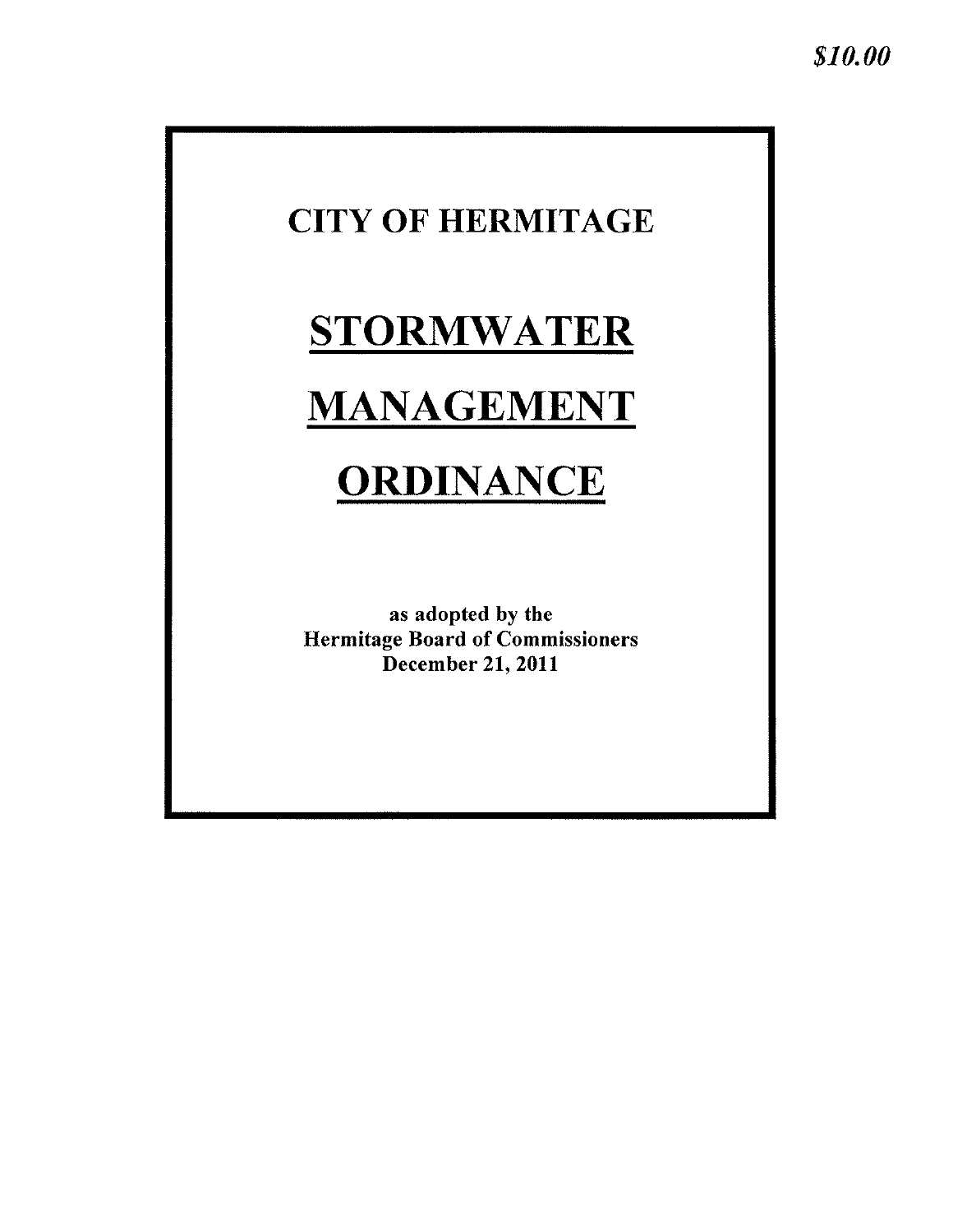## STORMWATER MANAGEMENT ORDINANCE

## **TABLE OF CONTENTS**

#### Page

| PART 26-101                                                                                                                          |                                                                                                                                                                                                                   | 1                                                                                        |  |
|--------------------------------------------------------------------------------------------------------------------------------------|-------------------------------------------------------------------------------------------------------------------------------------------------------------------------------------------------------------------|------------------------------------------------------------------------------------------|--|
| Section 101.1<br>Section 101.2<br>Section 101.3<br>Section 101.4<br>Section 101.5<br>Section 101.6<br>Section 101.7<br>Section 101.8 |                                                                                                                                                                                                                   | 1<br>1<br>$\overline{2}$<br>$\overline{2}$<br>3<br>$\mathfrak{Z}$<br>$\overline{3}$<br>3 |  |
| PART 26-102                                                                                                                          |                                                                                                                                                                                                                   | 3                                                                                        |  |
| PART 26-103                                                                                                                          | STORMWATER MANAGEMENT STANDARDS                                                                                                                                                                                   | 9                                                                                        |  |
| Section 103.1<br>Section 103.2<br>Section 103.3<br>Section 103.4<br>Section 103.5                                                    |                                                                                                                                                                                                                   | 9<br>12<br>13<br>14<br>14                                                                |  |
| PART 26-104                                                                                                                          | STORMWATER MANAGEMENT SITE PLAN REQUIREMENTS                                                                                                                                                                      | 18                                                                                       |  |
| Section 104.1<br>Section 104.2<br>Section 104.3<br>Section 104.4<br>Section 104.5<br>Section 104.6<br>Section 104.7                  | Small Project Application (2,500 – 5,000 Sq. Ft. of Impervious Area)<br>SWM Plan (Greater than 5,000 Sq. Ft. of Impervious Area)<br>Section 104.8 As-Built Plans, Completion Certificate, and Final Inspection 22 | 18<br>19<br>21                                                                           |  |
| PART 26-105                                                                                                                          | STORMWATER FACILITY AND SYSTEM DESIGN                                                                                                                                                                             |                                                                                          |  |
| Section 105.1<br>Section 105.2                                                                                                       | Storm Sewer Requirements for Storm Sewers Installed in City Rights-of-                                                                                                                                            |                                                                                          |  |

 $\sim$   $\sim$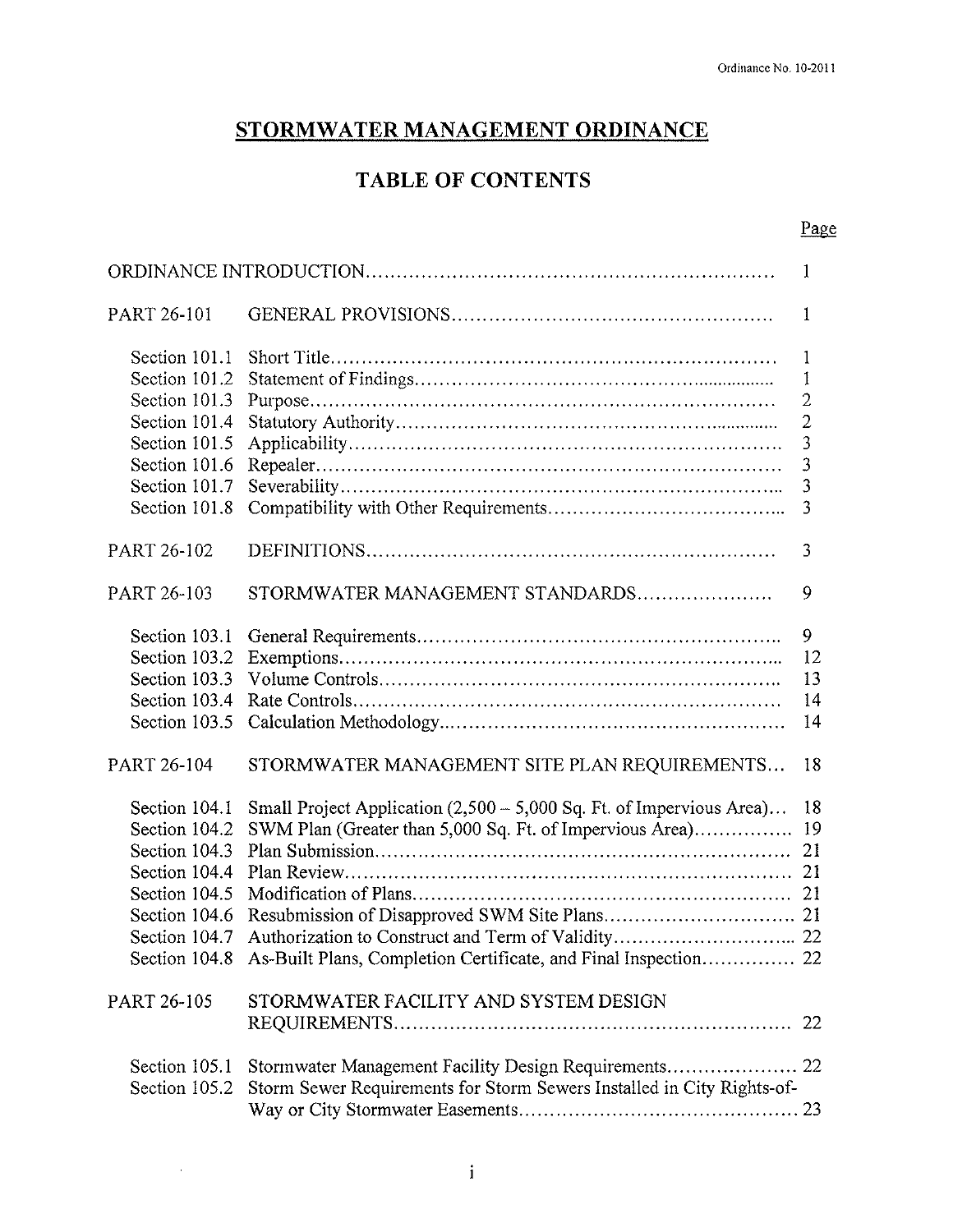| PART 26-106                                     |  |  |  |  |
|-------------------------------------------------|--|--|--|--|
|                                                 |  |  |  |  |
| PART 26-107                                     |  |  |  |  |
| PART 26-108                                     |  |  |  |  |
|                                                 |  |  |  |  |
| PART 26-109                                     |  |  |  |  |
| Section 109.5<br>Section 109.6<br>Section 109.7 |  |  |  |  |
|                                                 |  |  |  |  |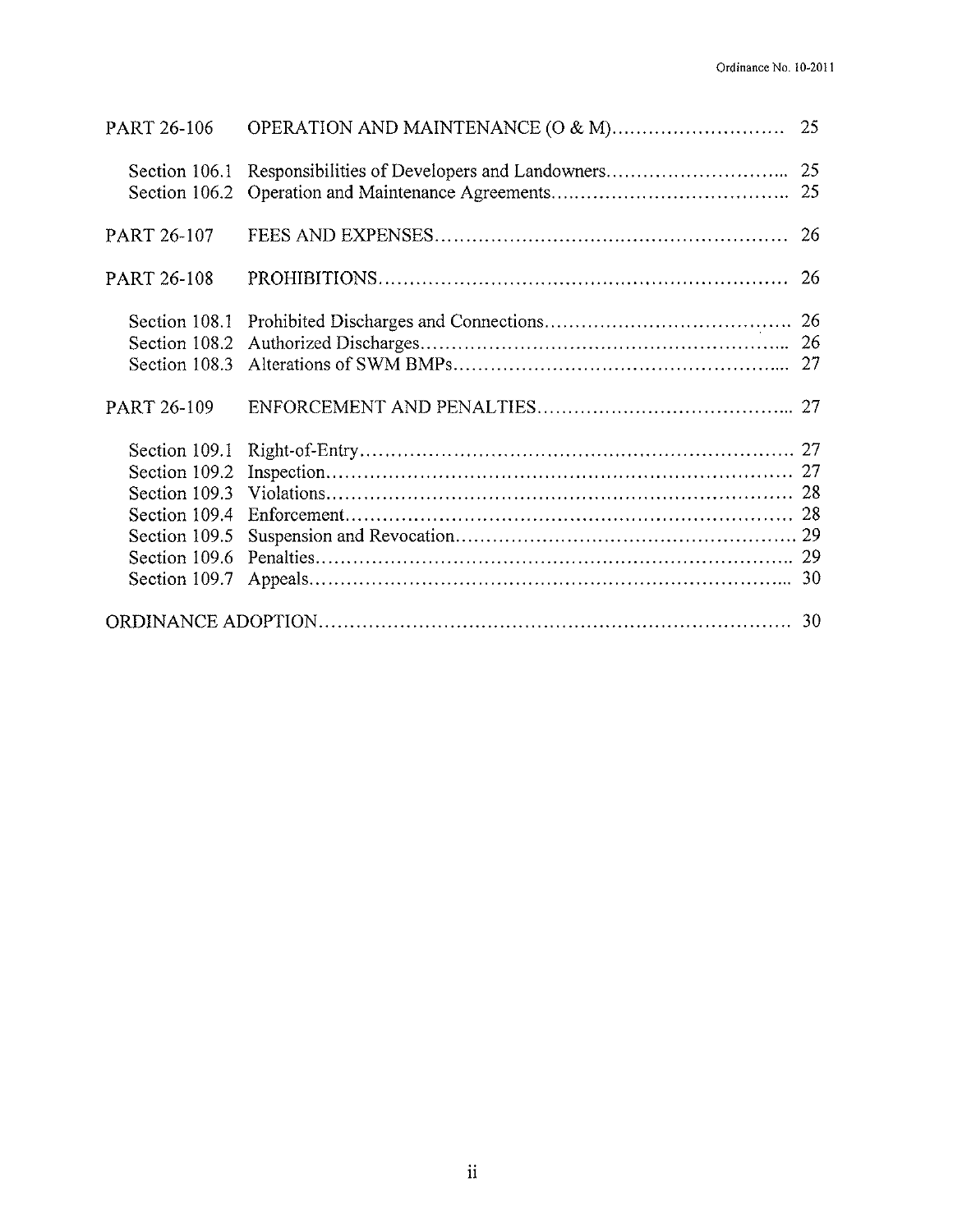#### **CITY OF HERMITAGE** MERCER COUNTY, PENNSYLVANIA

Ordinance No.  $10 - 2011$ 

AN ORDINANCE OF THE CITY OF HERMITAGE, MERCER COUNTY, PENNSYLVANIA, REPEALING THE CURRENT STORMWATER MANAGEMENT ORDINANCE - CHAPTER 26, PART 1 AND CHAPTER 26, APPENDIX A (ATTACHMENT 1-1 THROUGH 1-8), OF THE HERMITAGE CODE OF ORDINANCES - AND ADOPTING A NEW STORMWATER MANAGEMENT ORDINANCE IN COMPLIANCE WITH THE MERCER COUNTY STORMWATER MANAGEMENT PLAN AND THE REQUIREMENTS OF THE PENNSYLVANIA DEPARTMENT OF ENVIRONMENTAL RESOURCES.

NOW, THEREFORE, BE IT ORDAINED AND ENACTED BY THE BOARD OF COMMISSIONERS OF THE CITY OF HERMITAGE, MERCER COUNTY, PENNSYLVANIA, AND THE CITY OF HERMITAGE HEREBY ORDAINS AND ENACTS BY AUTHORITY OF THE SAME AS FOLLOWS:

#### 26-101. GENERAL PROVISIONS

#### 101.1 Short Title

This Ordinance shall be known as and may be cited as the "City of Hermitage Stormwater" Management Ordinance."

#### 101.2 Statement of Findings

The governing body of the City of Hermitage finds that:

- A. Inadequate management of accelerated runoff of stormwater resulting from development throughout a watershed increases flows and velocities, contributes to erosion and sedimentation, overtaxes the carrying capacity of streams and storm sewers, greatly increases the cost of public facilities to carry and control stormwater, undermines flood plain management and flood control efforts in downstream communities, reduces groundwater recharge, threatens public health and safety, and increases non-point source pollution of water resources.
- B. A comprehensive program of stormwater management, including reasonable regulation of development and activities causing accelerated runoff, is fundamental to the public health, safety, and welfare and the protection of people of the Commonwealth and this City, their resources, and the environment.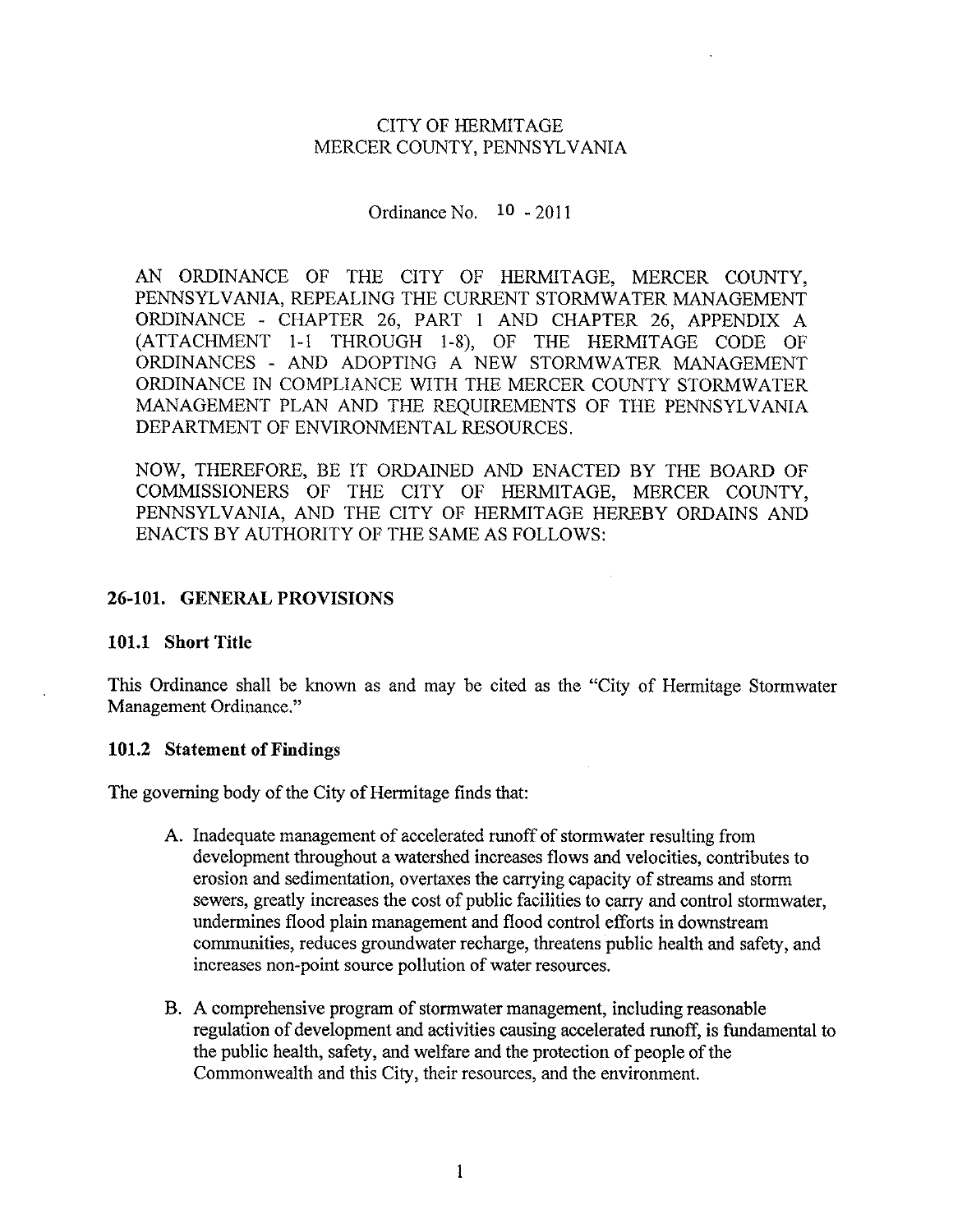- C. Stormwater is an important water resource, which provides groundwater recharge for water supplies and base flow of streams, which also protects and maintains surface water quality.
- D. Federal and state regulations require certain municipalities to implement a program of stormwater controls. These municipalities are required to obtain a permit for stormwater discharges from their separate storm sewer systems under the National Pollutant Discharge Elimination System (NPDES).
- E. Public education is necessary for the proper understanding and implementation of stormwater management in the community in which it functions.

#### **101.3 Purpose**

The purpose of this Ordinance is to promote health, safety, and welfare within the City of Hermitage and its watersheds by minimizing the harms and maximizing the benefits described in Section 101.2 (Statement of Findings) of this Ordinance, through provisions designed to:

- A. Meet legal water quality requirements under state law, including regulations at 25 Pa. Code Chapter 93 to protect, maintain, reclaim and restore the existing and designated uses of this Commonwealth.
- B. Manage the volume, rate and quality of stormwater runoff.
- C. Preserve the natural drainage systems as much as possible.
- D. Manage stormwater runoff as close to the source as possible.
- E. Provide procedures and performance standards for stormwater planning and management.
- F. Maintain groundwater recharge to prevent degradation of surface and groundwater quality and to otherwise protect water resources.
- G. Prevent scour and erosion of stream banks and streambeds from accelerated runoff.
- H. Provide proper operation and maintenance of all permanent SWM BMPs that are implemented and constructed within the City.
- I. Provide standards to meet NPDES permit requirements.
- J. Integrate stormwater management into the land development site planning process.

#### **101.4 Statutory Authority**

A. Primary Authority: The City of Hermitage is empowered to regulate these activities by the authority of the Act of October 4, 1978, P.L. 864 (Act 167), 32 P.S. Section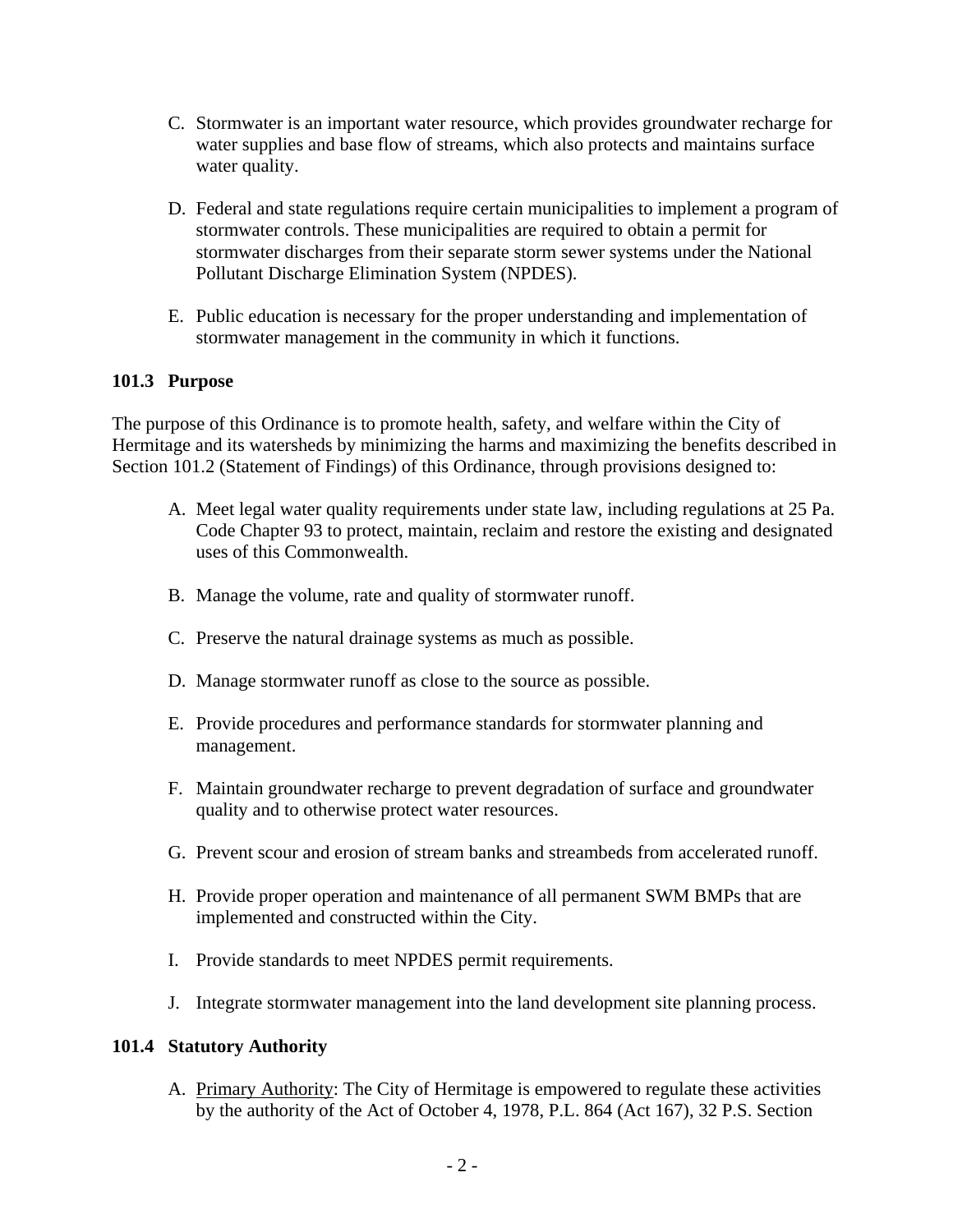680.1, et seq., as amended, the "Stormwater Management Act" and the Pennsylvania Home Rule Charter Act.

B. Secondary Authority: The City of Hermitage also is empowered to regulate land use activities that affect runoff by the authority of the Act of July 31, 1968, P.L. 805, No. 247, The Pennsylvania Municipalities Planning Code, as amended.

## **101.5 Applicability**

All regulated activities, including land development and earth disturbing activities, are subject to regulation by this Ordinance.

For projects that add impervious area to a parcel, the total impervious area on the parcel is subject to the requirements of this Ordinance, except that the volume controls in Section 103.3 and the peak rate controls of Section 103.4 do not need to be retrofitted to existing impervious areas that are not being altered by proposed regulated activities.

The threshold impervious areas listed in Section 103.2A and 103.2B shall be calculated as the sum of all impervious areas proposed to be created within any three-year period.

Sites that have an existing approved Stormwater Management Plan (SWMP) shall be governed by the existing SWMP, except Article IX, Enforcement & Penalties, of this ordinance shall apply.

## **101.6 Repealer**

Any other ordinance provision(s) or regulation of the City inconsistent with any of the provisions of this Ordinance is hereby repealed to the extent of the inconsistency only.

## **101.7 Severability**

In the event that a court of competent jurisdiction declares any section or provision of this Ordinance invalid, such decision shall not affect the validity of any of the remaining provisions of this Ordinance.

## **101.8 Compatibility with Other Requirements**

Approvals issued and actions taken under this Ordinance do not relieve the Applicant of the responsibility to secure required permits or approvals for activities regulated by any other code, law, regulation, or ordinance.

## **26-102. DEFINITIONS**

For the purposes of this Ordinance, certain terms and words used herein shall be interpreted as follows: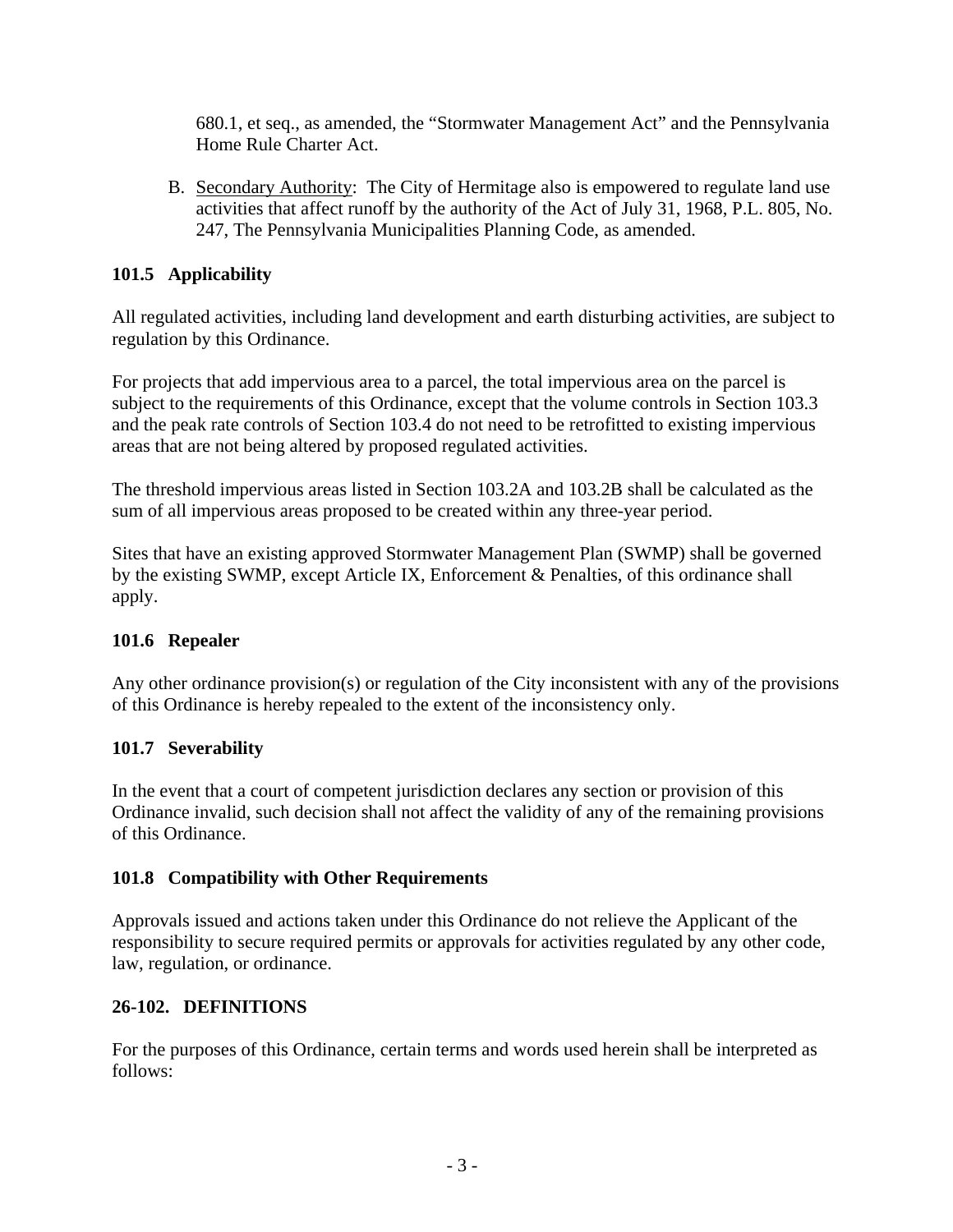- A. Words used in the present tense include the future tense; the singular number includes the plural, and the plural number includes the singular; words of masculine gender include feminine gender; and words of feminine gender include masculine gender.
- B. The word "includes" or "including" shall not limit the term to the specific example but is intended to extend its meaning to all other instances of like kind and character.
- C. The words "shall" and "must" are mandatory; the words "may" and "should" are permissive.

**Agricultural Activity** – Activities associated with agriculture such as agricultural cultivation, agricultural operation, and animal heavy use areas. This includes the work of producing crops including tillage, land clearing, plowing, disking, harrowing, planting, harvesting crops, or pasturing and raising of livestock and installation of conservation measures. Construction of new buildings or impervious area is not considered an Agricultural Activity.

**Applicant** – A landowner, developer or agent of a property owner who has filed an application for approval to engage in any Regulated Activity at a project site in the City of Hermitage.

**BMP (Best Management Practice)** – Activities, facilities, designs, measures, or procedures used to manage stormwater impacts from regulated activities, to meet state water quality requirements, to promote groundwater recharge, and to otherwise meet the purposes of this Ordinance. Permanent stormwater BMPs are commonly grouped into one of two broad categories or measures: "structural" or "nonstructural." In this Ordinance, nonstructural BMPs or measures refer to operational and/or behavior-related practices that attempt to minimize the contact of pollutants with stormwater runoff whereas structural BMPs or measures are those that consist of a physical device or practice that is installed to capture and treat stormwater runoff. Structural BMPs include, but are not limited to, a wide variety of practices and devices, from large-scaled retention ponds and constructed wetlands, to small-scale underground treatment systems, infiltration facilities, filter strips, low impact design, bioretention, wet ponds, permeable paving, grassed swales, riparian or forested buffers, sand filters, detention basins, and manufactured devices. Structural permanent stormwater BMPs are permanent appurtenances to the project site.

**Channel** – A natural or artificial watercourse with a defined bed and banks that conveys continuously or periodically flowing water.

**City** – The City of Hermitage, Mercer County, Pennsylvania.

**Conservation District** – A conservation district, as defined in section 3(c) of the Conservation District Law (3 P. S. § 851(c)) that has the authority under a delegation agreement executed with DEP to administer and enforce all or a portion of the regulations promulgated under 25 Pa. Code 102.

**Design Storm** – The magnitude and temporal distribution of precipitation from a storm event measured in probability of occurrence (e.g. a 5-year storm) and duration (e.g. 24-hours), used in the design and evaluation of stormwater management systems.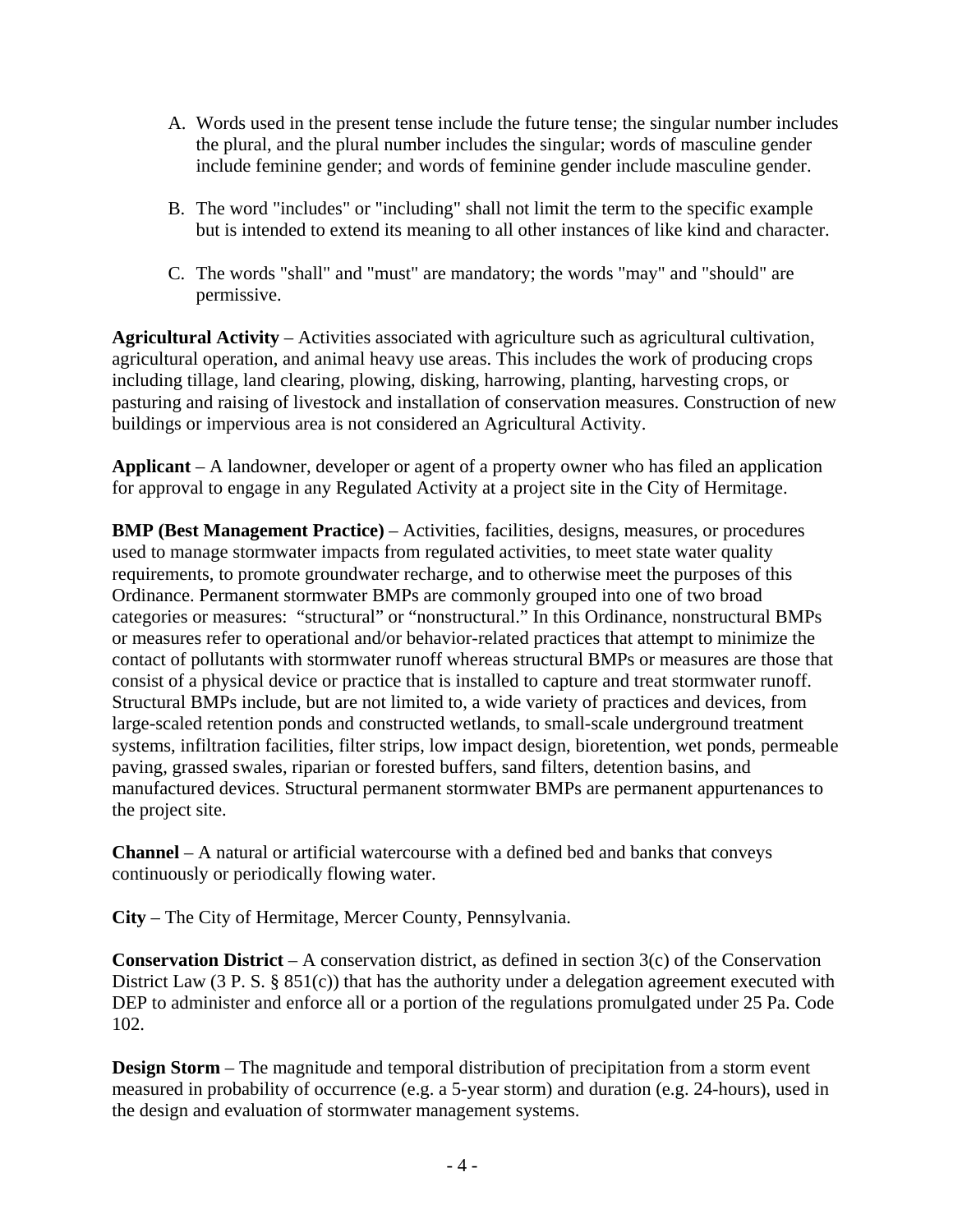**Detention Volume** – The volume of runoff that is captured and released into the Waters of the Commonwealth at a controlled rate.

**DEP** – The Pennsylvania Department of Environmental Protection.

**Development Site (Site)** – See Project Site.

**Disconnected Impervious Area (DIA)** – An impervious or impermeable surface that is disconnected from any stormwater drainage or conveyance system and is redirected or directed to a pervious area, which allows for infiltration, filtration, and increased time of concentration as specified in Section 401.

**Disturbed Area** – An unstabilized land area where an earth disturbance activity is occurring or has occurred.

**Earth Disturbance Activity** – A construction or other human activity which disturbs the surface of the land, including, but not limited to: clearing and grubbing, grading, excavations, embankments, roadside maintenance, building construction and the moving, depositing, stockpiling, or storing of soil, rock or earth materials.

**Easement** – A legal right granted by a landowner to a grantee allowing the use of private land for conveyance or treatment of stormwater runoff and access to stormwater practices.

**Erosion** – The natural process by which the surface of the land is worn away by water, wind or chemical action.

**Erosion and Sediment Control Plan (E**  $\&$  **S Plan)** – A plan that is designed to minimize the accelerated erosion and sediment runoff at a site during construction activities.

**Existing Pre-Development Condition** – The dominant land cover during the five (5) year period immediately preceding a proposed Regulated Activity.

**Floodplain** – Any land area susceptible to inundation by water from any natural source or delineated by applicable Federal Emergency Management Agency (FEMA) maps and studies as being a special flood hazard area. Also included are those soil groups found in Appendix 13 of the (1993) DER Technical Manual for Sewage Enforcement Officers, Soil Groups, Appendix A (as amended or replaced from time to time by PADEP).

**Floodway** – The channel of the watercourse and those portions of the adjoining floodplains that is reasonably required to carry and discharge the 100-year flood. Unless otherwise specified, the boundary of the floodway is as indicated on maps and flood insurance studies provided by FEMA. In an area where no FEMA maps or studies have defined the boundary of the 100-year floodway, it is assumed - absent evidence to the contrary - that the floodway extends from the stream to 50 feet from the top of the bank of the stream.

**Forest Management / Timber Operations** – Planning and activities necessary for the management of forestland. These include timber inventory and preparation of forest management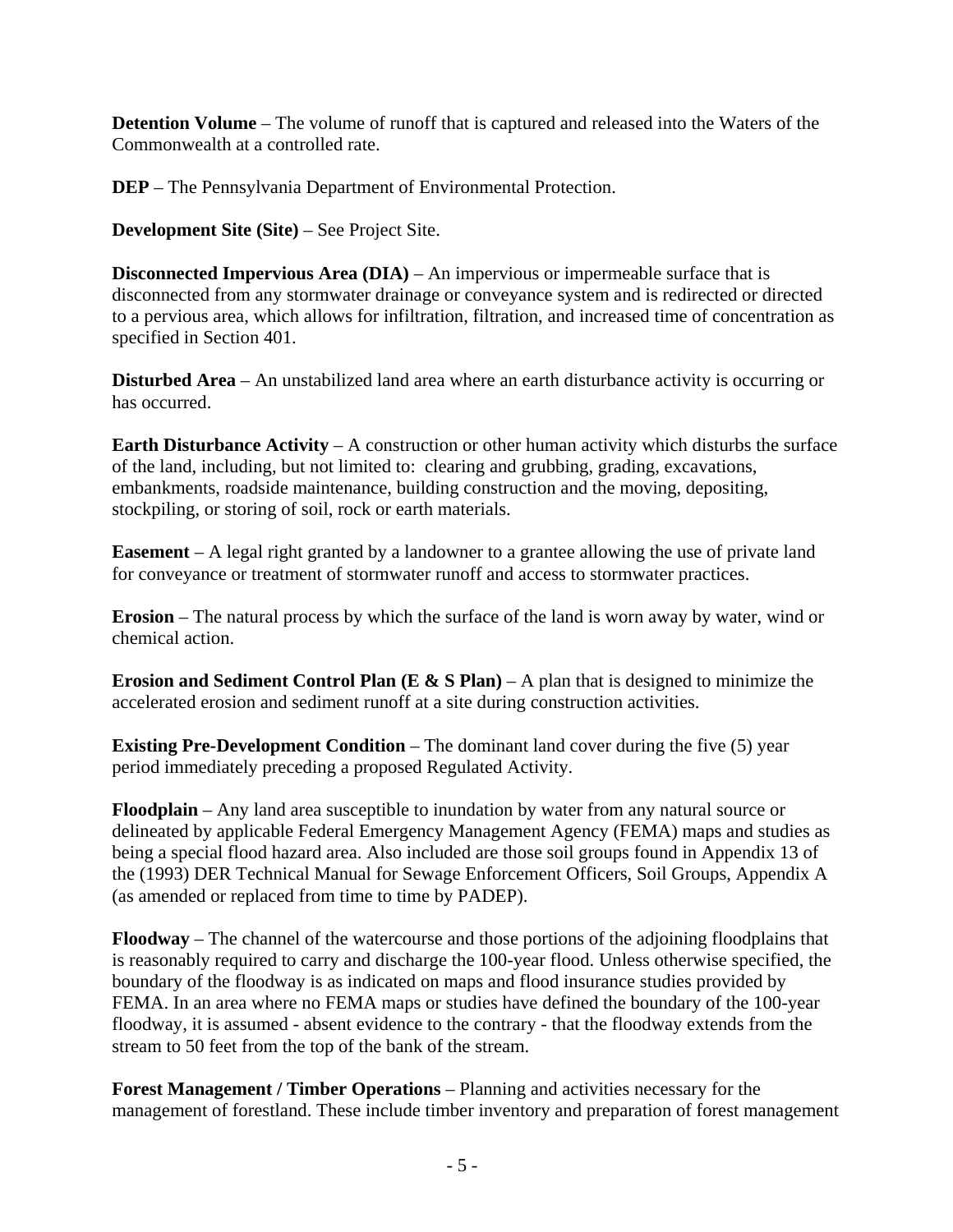plans, silvicultural treatment, logging road design and construction, timber harvesting, site preparation and reforestation.

**Hydrologic Soil Group (HSG)** – Infiltration rates of soils vary widely and are affected by subsurface permeability as well as surface intake rates. Soils are classified into four HSGs (A, B, C, and D) according to their minimum infiltration rate, which is obtained for bare soil after prolonged wetting. The Natural Resources Conservation Service (NRCS) of the US Department of Agriculture defines the four groups and provides a list of most of the soils in the United States and their group classification. The soils in the area of the development site may be identified from a soil survey report that can be obtained from local NRCS offices or conservation district offices. Soils become less pervious as the HSG varies from A to D.

**Impervious Surface (Impervious Area)** – A surface that prevents the infiltration of precipitation into the ground (e.g., building area/footprint, pavement, sidewalks, driveways, etc). Decks, gravel parking areas, gravel driveways, porous concrete, porous asphalt, porous pavers, and green roofs are not counted as impervious areas if they do not prevent infiltration.

**Infiltration** – The entrance of surface water into the soil, usually at the soil/air interface.

**Land Development (Development)** – Inclusive of any or all of the following meanings: (i) the improvement of one lot or two or more contiguous lots, tracts, or parcels of land for any purpose involving (a) a group of two or more buildings, or (b) the division or allocation of land or space between or among two or more existing or prospective occupants by means of, or for the purpose of streets, common areas, leaseholds, condominiums, building groups, or other features; (ii) any subdivision of land; (iii) development in accordance with Section 503(1.1) of the PA Municipalities Planning Code.

**MCCD** – Mercer County Conservation District

**Non-Structural Best Management Practices (BMP)** – A combination of design and planning techniques that focus on preserving open space, protecting natural systems, and incorporating existing landscape features such as wetlands and stream corridors into a SWM site plan to manage stormwater at its source.

**NPDES (National Pollutant Discharge Elimination System) Stormwater Discharge Permit**  – A permit issued by the EPA, or by a State under authority delegated pursuant to 33 USC § 1342(b), that authorizes the discharge of pollutants to waters of the State, whether the permit is applicable on an individual, group, or general area-wide basis.

**NRCS** – USDA Natural Resources Conservation Service (previously SCS).

**O&M** – Operation and Maintenance.

**Optional** – These are requirements that are recommended but may be modified or deleted at the discretion of the City of Hermitage.

**Owner** – The owner or owners of the freehold of the premises or lesser estate therein, a mortgagee or vendee in possession, assignee of rents, receiver, executor, trustee, lessee or other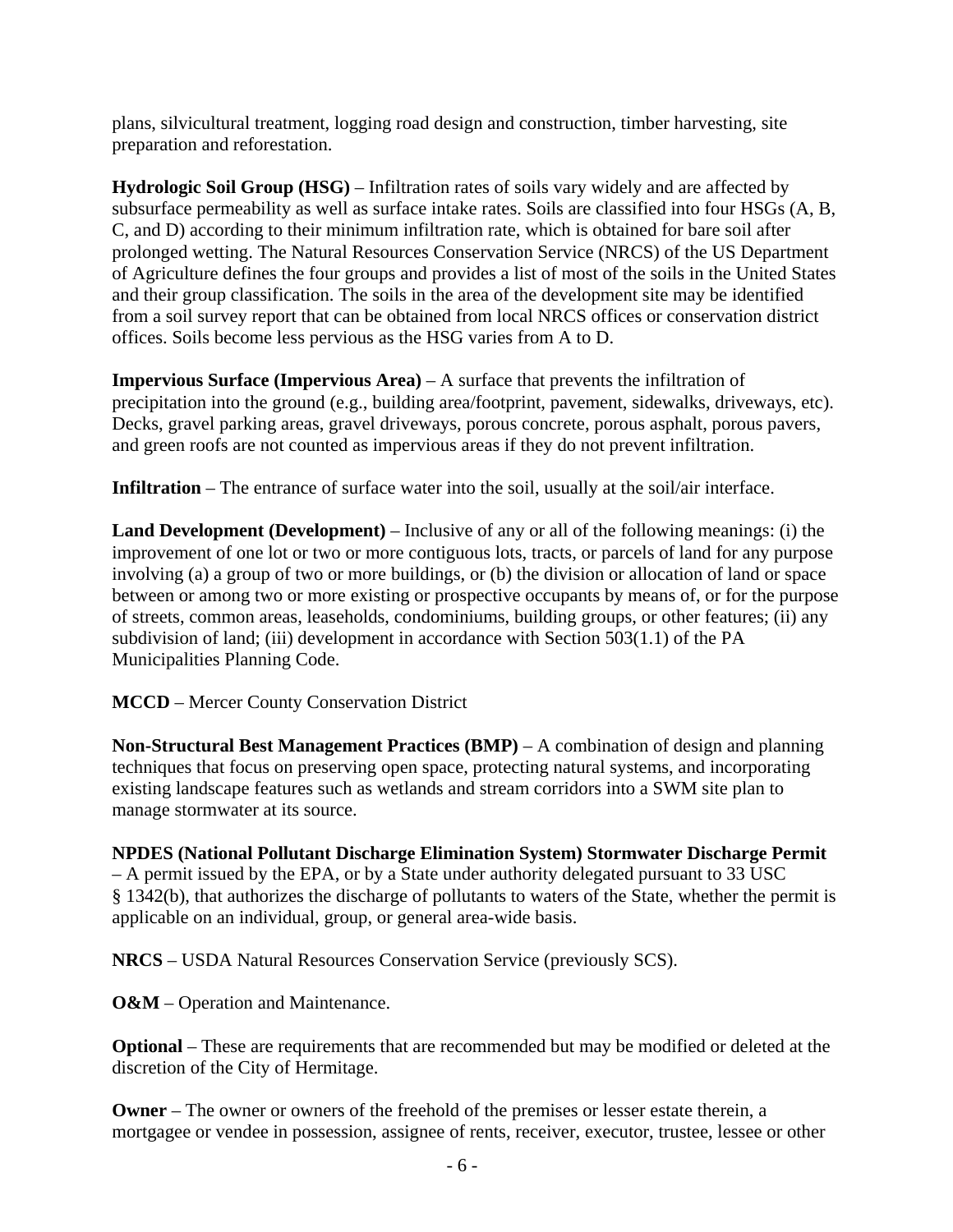person, firm or corporation in control of a piece of land. As used herein, owner also refers to, in the appropriate context: (i) any other person authorized to act as the agent for the owner; (ii) any person who submits a stormwater management concept or design plan for approval or requests issuance of a permit, when required, authorizing land development to commence; and (iii) any person responsible for complying with an approved stormwater management design plan.

**Peak Discharge** – The maximum rate of stormwater runoff from a specific storm event.

**Permanent Stormwater BMP** – A stormwater (BMP) that will be operational after the construction phase of a project and that is designed to become a permanent part of the site for the purposes of managing stormwater runoff.

**Pervious Area** – Any area not defined as impervious.

**Project Site** – The specific area of land where any Regulated Activities in the City are planned, conducted or maintained.

**Qualified Professional** – Any person licensed by the Pennsylvania Department of State or otherwise qualified by law to perform the work required by the Ordinance.

**Receiving Stream or Channel** – A body of water or conveyance into which stormwater runoff is discharged.

**Recharge** – The replenishment of underground water reserves.

**Redevelopment** – A change to previously existing, improved property, including but not limited to the demolition or building of structures, filling, grading, paving, or excavating, but excluding ordinary maintenance activities, remodeling of buildings on the existing footprint, resurfacing of paved areas, and exterior changes or improvements that do not materially increase or concentrate stormwater runoff or cause additional non-point source pollution.

**Regulated Activities** – Any alteration or land development that increases impervious surface area by 2,500 sq. ft. or more. Construction of storm drainage systems, storm sewers and stormwater management facilities.

**Regulated Earth Disturbance Activity** – Activity involving earth disturbance subject to a regulation under 25 Pa. Code Chapter 92, 25 Pa. Code Chapter 102, or the Clean Streams Law.

**Return Period** – The recurrence interval, in years, which a storm event of a given magnitude has the probability of occurrence in any given year, i.e. the probability of a 2-year storm occurring in any one year is 0.5 (a 50% chance); the probability of a 10-year storm occurring in any one year is 0.1 (a 10% chance). The probability of a 25-year storm occurring in any one year is 0.04 (a 4% chance) and the probability of a 100-year storm occurring in any one year is 0.01 (a 1% chance).

**Responsible Party** – Any individual, partnership, co-partnership, firm, company, corporation, association, joint stock company, trust, estate, governmental entity, or any other legal entity; or their legal representatives, agents, or assigns that is named on a stormwater maintenance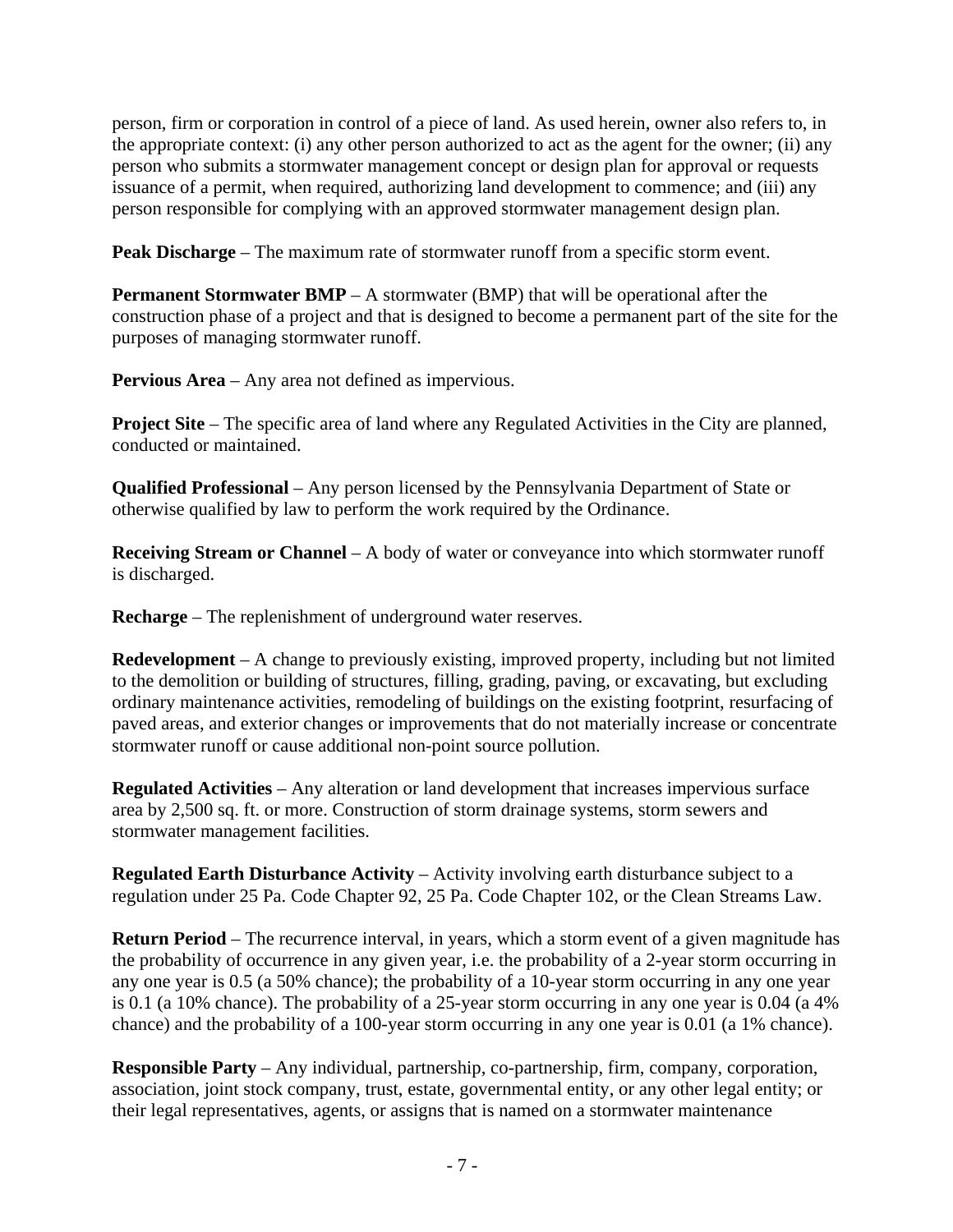agreement as responsible for long-term operation and maintenance of one or more permanent stormwater BMPs.

**Riparian Buffer** – An area of land at or near a stream bank, wetland, or water body that has intrinsic water quality value due to the ecological and biological processes it performs or is otherwise sensitive to changes which may result in significant degradation to water quality.

**Runoff** – Any part of precipitation that flows over the land.

**Sediment** – Soils or other materials transported by surface water as a product of erosion.

**State Water Quality Requirements** – The regulatory requirements to protect, maintain, reclaim, and restore water quality under Pennsylvania Code Title 25 and the Clean Streams Law.

**Stormwater** – Drainage runoff from the surface of the land resulting from precipitation or snow or ice melt.

**Stormwater Management Facility** – Any structure, natural or man-made, that is designed to reduce any of the following: stormwater runoff pollutant loads, discharge volumes, peak flow discharge rates and detrimental changes in stream temperature that affect water quality and habitat.

**Stormwater Management Plan** – The plan for managing storm water runoff adopted by the County of Mercer as required by the Act of October 4, 1978, P.L. 864, (Act 167), as amended, and known as the "Stormwater Management Act".

**Stormwater Management (SWM) BMPs** – Is abbreviated as SWM BMPs throughout this Ordinance.

**Stormwater Management (SWM) Site Plan** – The plan prepared by the Developer or his representative indicating how stormwater runoff associated with industrial, commercial, institutional, residential or other land uses will be managed at the development site in accordance with this Ordinance. Stormwater Management Site Plan will be designated as SWM Site Plan throughout this Ordinance.

**Stream** – A body of water with a current, confined within a bed and stream banks, less than sixty (60) feet in width, that is subject to inundation from overflow or flood water. A stream may be referred to as a branch, brook, creek or run.

**Structural Best Management Practices (BMP)** – A constructed facility or measure that helps to protect receiving water quality and control stormwater runoff rate and volume.

**Subdivision** – As defined in The Pennsylvania Municipalities Planning Code, Act of July 31, 1968, P.L. 805, No. 247.

**Watercourse** – A permanent or intermittent stream or other body of water, either natural or manmade, which gathers or carries surface water.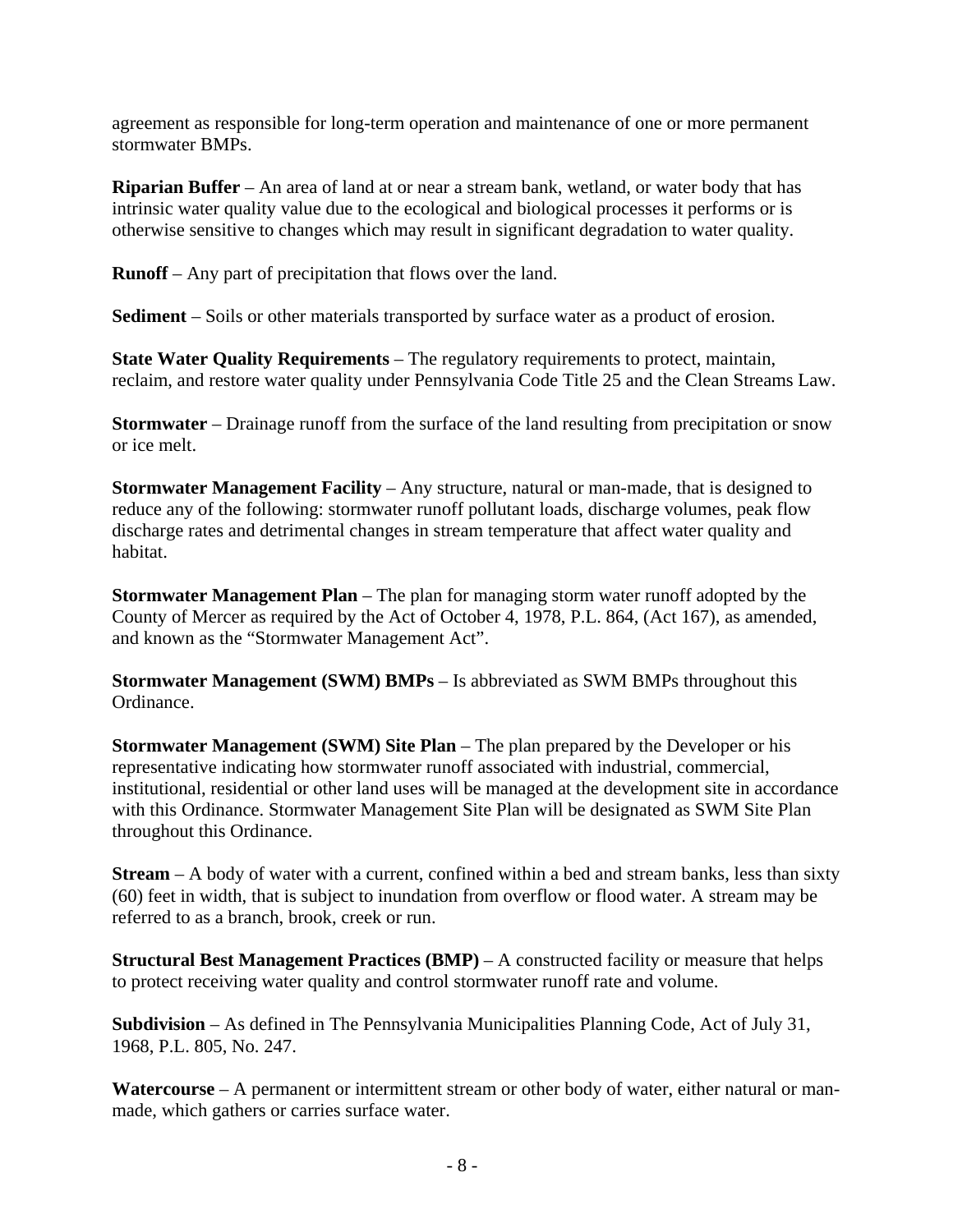**Waters of this Commonwealth** – Rivers, streams, creeks, rivulets, impoundments, ditches, watercourses, storm sewers, lakes, dammed water, wetlands, ponds, springs and other bodies or channels of conveyance of surface and underground water, or parts thereof, whether natural or artificial, within or on the boundaries of this Commonwealth.

**Watershed** – Region or area drained by a river, watercourse or other body of water, whether natural or artificial.

**Wetland** – Those areas that are inundated or saturated by surface or ground water at a frequency and duration sufficient to support, and that under normal circumstances do support, a prevalence of vegetation typically adapted for life in saturated soil conditions, including swamps, marshes, bogs, fens, and similar areas.

## **26-103. STORMWATER MANAGEMENT STANDARDS**

## **103.1 General Requirements**

- A. For all regulated activities, unless preparation of a SWM Site Plan is specifically exempted in Section 103.2 (Exemptions):
	- 1. Design and implementation of an approved SWM Site Plan is required.
	- 2. No regulated activities shall commence until the City issues written approval of a SWM Site Plan, which demonstrates compliance with the requirements of this Ordinance.
- B. SWM Site Plan approved by the City, in accordance with Section 104.7 (Authorization to Construct and the Term of Validity), shall be on site throughout the duration of the Regulated Activity.
- C. The City may, after consultation with DEP, approve measures for meeting the state water quality requirements other than those in this Ordinance, provided that they meet the minimum requirements of, and do not conflict with, state law including, but not limited to, the Clean Streams Law.
- D. For all regulated earth disturbance activities, erosion and sediment control BMPs shall be designed, implemented, operated, and maintained during the regulated earth disturbance activities (e.g., during construction) to meet the purposes and requirements of this Ordinance and to meet all requirements under Title 25 of the Pennsylvania Code and the Clean Streams Law. Various BMPs and their design standards are listed in the Erosion and Sediment Pollution Control Manual (E&S Manual), No. 363-2134-008 (April 15, 2000), as amended and updated.
- E. For all regulated activities, implementation of the volume controls in Section 103.3 (Volume Controls) is required.
- F. Impervious areas: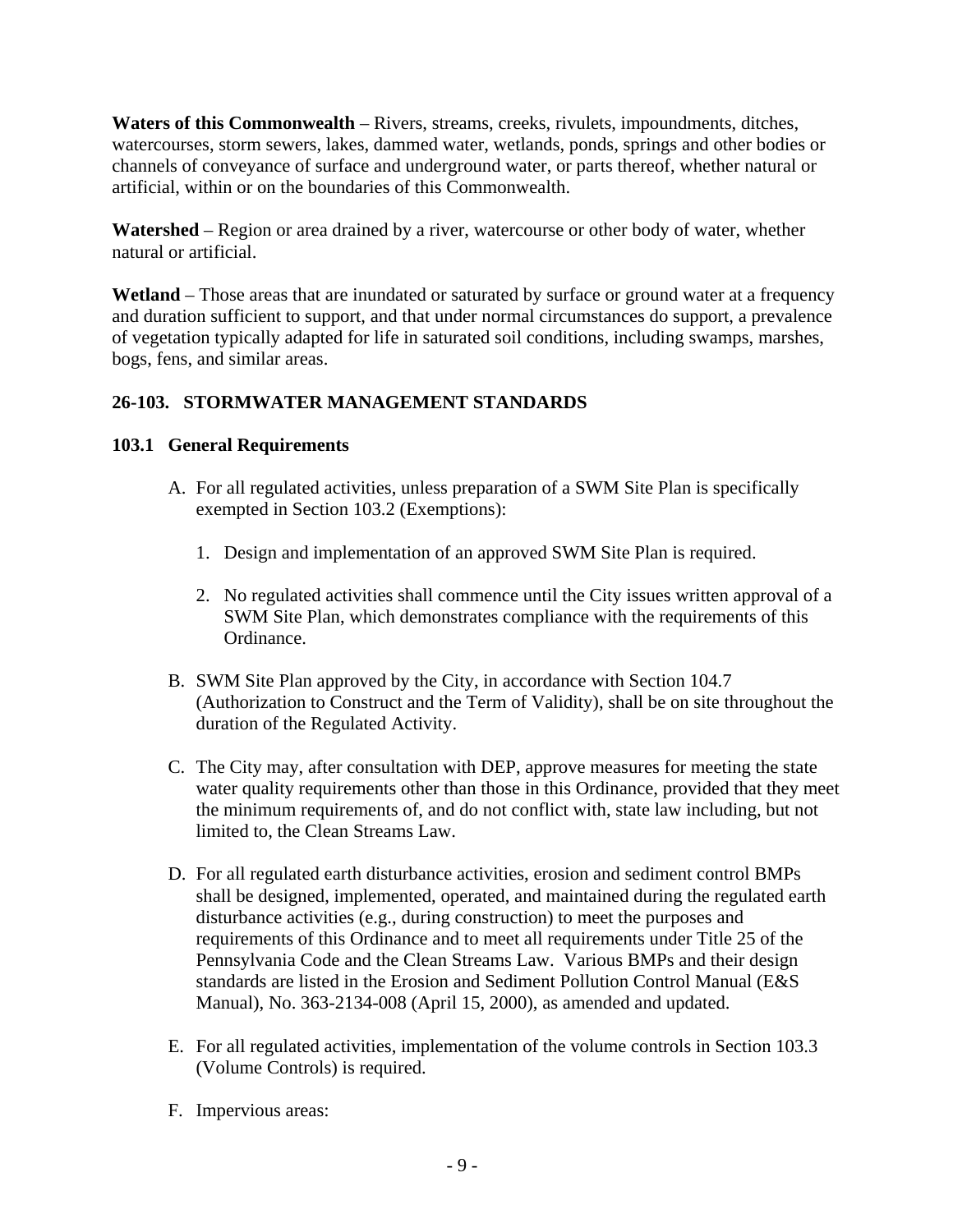- 1. The measurement of impervious areas shall include all of the impervious areas in the total proposed development even if development is to take place in stages.
- 2. For development taking place in stages, the entire development plan must be used in determining conformance with this Ordinance.
- G. Stormwater flow onto adjacent property created by regulated activity shall not be created, increased, decreased, relocated, or otherwise altered without a written agreement from the adjacent property owner(s). Such stormwater flows shall be subject to the requirements of this Ordinance.
- H. All regulated activities shall include such measures, to the maximum extent practicable, to:
	- 1. Protect health, safety, and property and the public welfare.
	- 2. Meet the water quality goals of this Ordinance by implementing measures to:
		- a. Minimize disturbance to floodplains, wetlands, and wooded areas.
		- b. Maintain or extend riparian buffers.
		- c. Maintain natural drainage patterns.
		- d. Avoid erosive flow conditions in natural flow pathways.
		- e. Minimize the creation of impervious surfaces.
		- f. Minimize thermal impacts to waters of this Commonwealth.
		- g. Disconnect impervious surfaces by directing runoff to pervious areas, wherever possible.
	- 3. Incorporate the techniques for Low Impact Development Practices.
- I. Discharge roof drains and sump pumps to infiltration or vegetative BMPs or satisfy the criteria for DIAs. (The BMPs may be part of an approved comprehensive stormwater plan - as for a subdivision.)
- J. Infiltration BMPs should be spread out, made as shallow as practicable, and located to maximize use of natural on-site infiltration features while still meeting the other requirements of this Ordinance.
- K. Stormwater storage facilities should completely drain both the volume control and rate control capacities over a period of time not less than 24 hours and not more than 72 hours from the end of the design storm.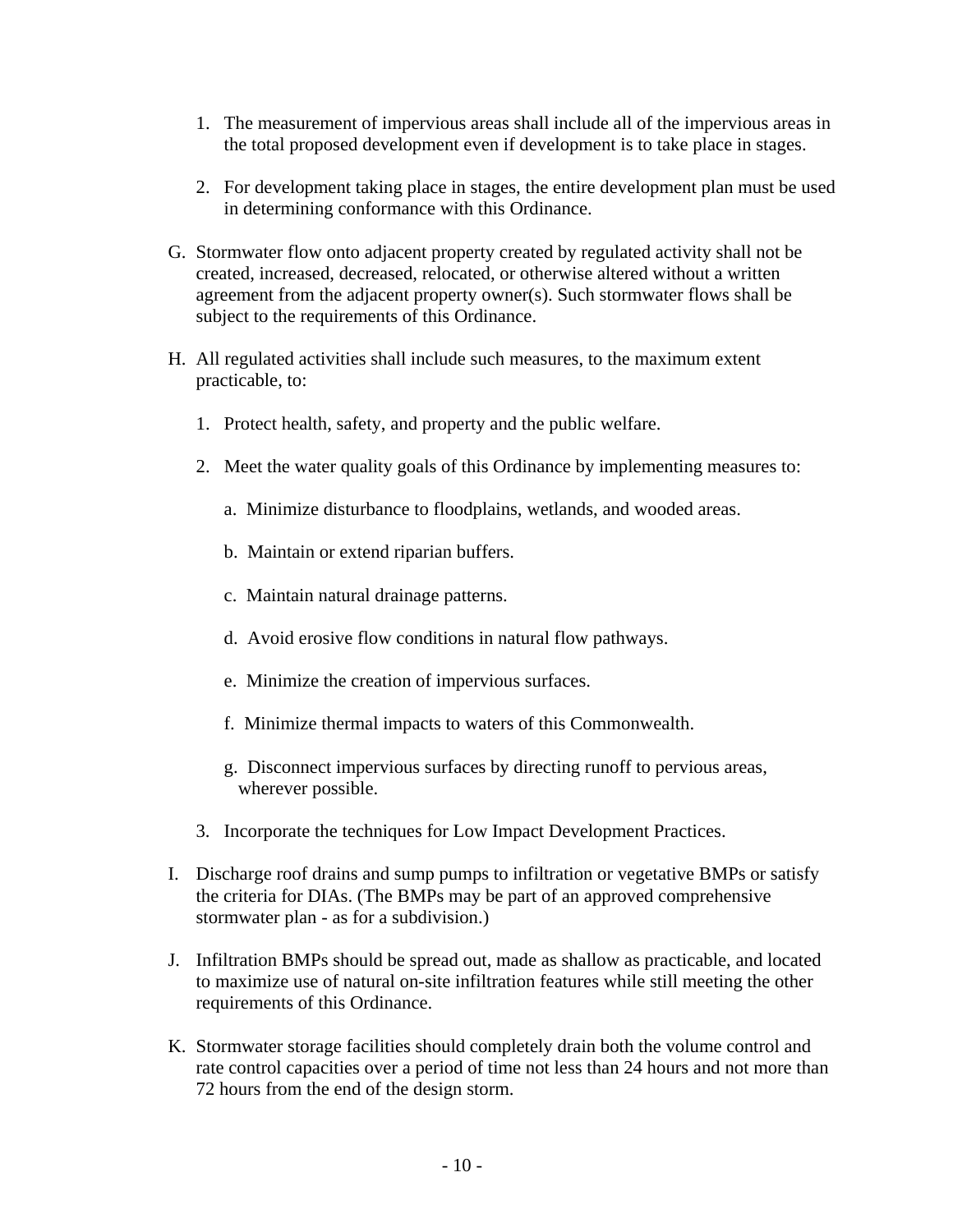L. The design storm volumes to be used in the analysis of peak rates of discharge will be the 24-hour values as shown in the following table:

| <b>STORM FREQUENCY</b> | 24-Hour depth in<br><b>INCHES</b> |
|------------------------|-----------------------------------|
|                        |                                   |
| 2 - year               | 2.45                              |
| 10 - year              | 3.44                              |
| 25 - year              | 4.07                              |
| 100 - year             | 5.13                              |

or the 24-hour values obtained from the Precipitation-Frequency Atlas of the United States, Atlas 14, Volume 2, Version 3.0, U.S. Department of Commerce, National Oceanic and Atmospheric Administration (NOAA), National Weather service, Hydrometeorological Design Studies Center, Silver Spring, Maryland. NOAA's Atlas 14 can be accessed at: http://hdsc.nws.noaa.gov/hdsc/pfds/

- M. For all regulated activities, SWM BMPs shall be designed, implemented, operated, and maintained to meet the purposes and requirements of this Ordinance and to meet all requirements under Title 25 of the Pennsylvania Code, the Clean Streams Law, and the Storm Water Management Act.
- N. Various BMPs and their design standards are listed in the BMP Manual.
- O. Offsite areas that drain through a proposed development site are not subject to release rate criteria when determining allowable peak runoff rates. However, on-site drainage facilities shall be designed to safely convey off-site flows through the development site.
- P. Any stormwater management facility designed to store stormwater runoff and not eligible for a waiver from permit requirements pursuant to 25 Pa Code §105.12 requiring a berm or earthen embankment shall be designed to provide an emergency spillway to handle flow up to and including the 100-year post-development conditions. The height of embankment must be a minimum 1-foot above the maximum pool elevation computed when the facility functions for the 100-year postdevelopment inflow.
- Q. Any facilities that constitute water obstructions (e.g., culverts, bridges, outfalls, or stream enclosures), and any work involving wetlands pursuant to 25 Pa Code Chapter 105 regulations, as amended or replaced, shall be designed, permitted, and constructed in accordance with Chapter 105.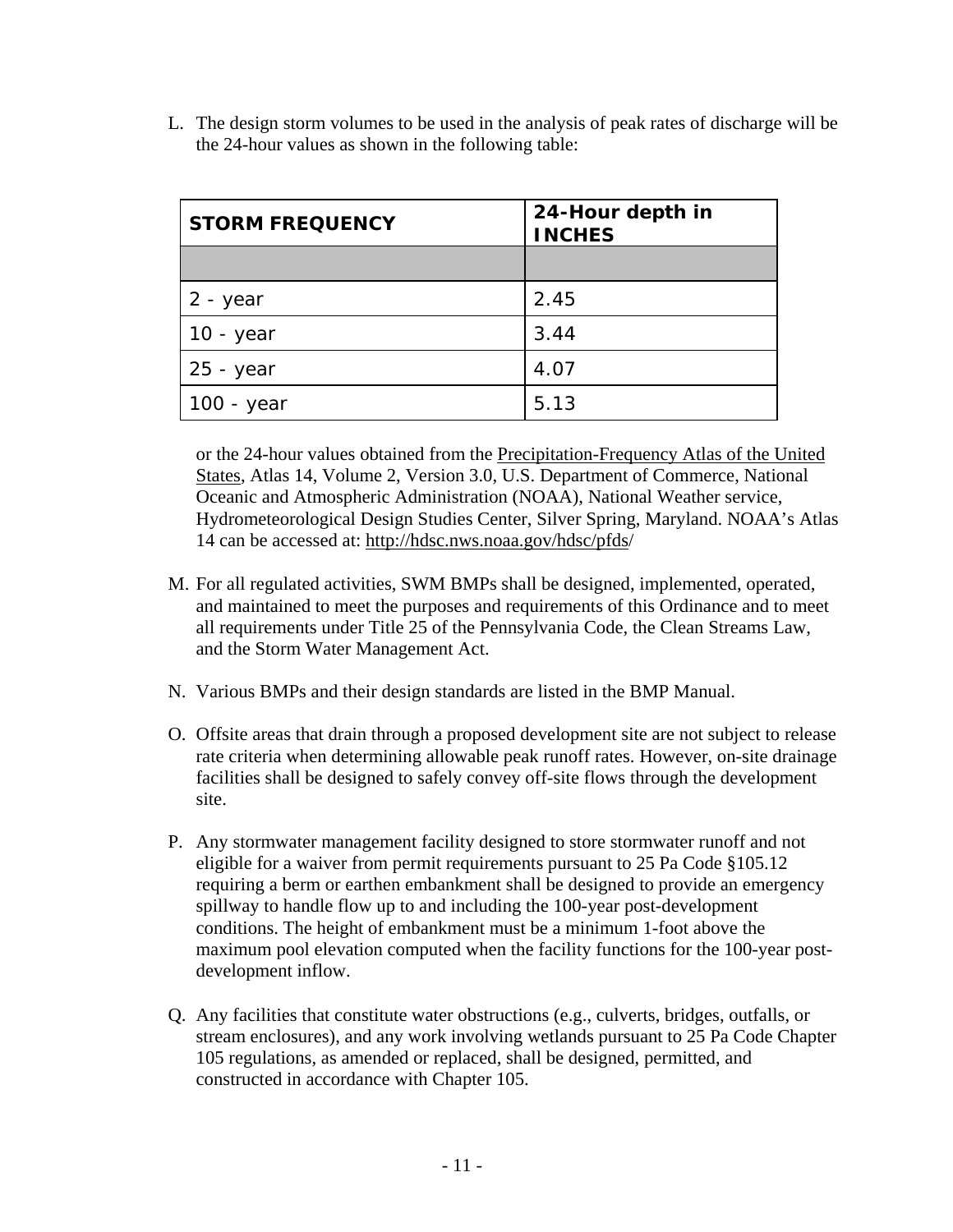- R. Any drainage conveyance facility and/or channel that does not fall under Chapter 105 Regulations, must be able to convey, without damage to the drainage structure or roadway, runoff from the 25-year design storm. Conveyance facilities discharging to or exiting from stormwater management facilities shall be designed to convey the design flow to or from that structure.
- S. Storm sewers must be able to convey post-development runoff from a 10-year storm event without surcharging inlets, where appropriate.
- T. Adequate erosion protection shall be provided along all open channels, and at all points of discharge.
- U. The design of all stormwater management facilities shall incorporate sound engineering principles and practices and shall not result in the creation or continuation of adverse hydrologic or adverse hydraulic conditions within the watershed.

## **103.2 Exemptions**

- A. Regulated activities that create impervious areas smaller than 2,500 square feet are exempt from the Peak Rate Control and Stormwater Management Site Plan requirements of this Ordinance unless the City disqualifies the project for an exemption pursuant to Section 103.2.H.
- B. Regulated activities that create impervious areas of 2,500 square feet to 5,000 square feet require a Small Project Application to be submitted to the City and volume controls must be installed to meet the requirements of the BMP manual, or meet the requirements for the Disconnected Impervious Area (DIA) Credits in Section 104.1 (Small Project Application).
- C. Agricultural activity is exempt from the rate control and SWM Site Plan preparation requirements of this Ordinance provided the activities are performed according to the requirements of 25 Pa. Code 102.
- D. Forest management and timber operations are exempt from the rate control and the SWM Site Plan preparation requirements of this Ordinance provided the activities are performed according to the requirements of 25 Pa. Code, Chapter 102.
- E. Oil and gas operations are exempt from the rate control and SWM Site Plan preparation requirements of this Ordinance provided the activities are performed according to the requirements of 25 Pa. Code, Chapter 102.
- F. Development which has received approval of a Stormwater Management Plan by the City of Hermitage prior to adoption of this Ordinance.
- G. Exemptions from any provisions of this Ordinance shall not relieve the applicant from the requirements in Section 103.1 (General Requirements), Items D. through U.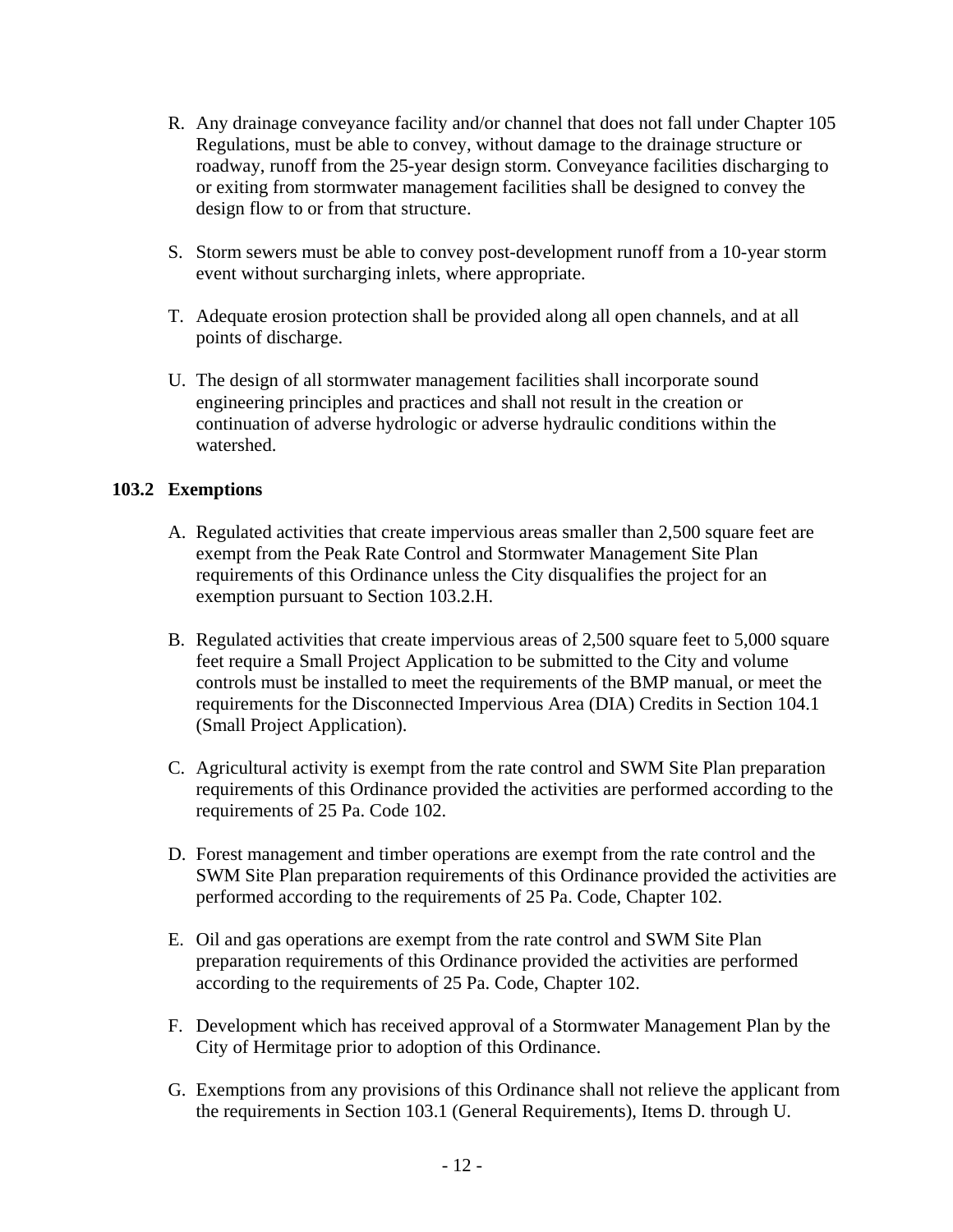H. The City of Hermitage may deny or revoke any exemption pursuant to this Section at any time for any project that the City believes may pose a threat to public health, safety, property or the environment.

#### **103.3 Volume Controls**

The Low Impact Development practices, like those provided in the BMP Manual shall be utilized for all regulated activities to the maximum extent practicable. Water volume controls shall be implemented using the *Design Storm Method* in Subsection A or the *Simplified Method* in Subsection B. For regulated activity areas equal or less than 1 acre that do not require hydrologic routing to design the stormwater facilities, this Ordinance establishes no preference for either methodology; therefore, the applicant may select either methodology on the basis of economic considerations, the intrinsic limitations on applicability of the analytical procedures associated with each methodology, and other factors.

- A. The *Design Storm Method* (CG-1 in the BMP Manual) is applicable to any size of regulated activity. This method requires detailed modeling based on site conditions.
	- 1. Do not increase the post-development total runoff volume for all storms equal to or less than the 2-year 24-hour duration precipitation.
	- 2. For hydrologic modeling purposes:
		- a. Existing pre-development non-forested pervious areas must be considered meadow or its equivalent in good condition.
		- b. Existing pre-development impervious areas, when present, must consider twenty (20) percent of the impervious area as meadow in good condition.
- B. The *Simplified Method* (CG-2 in the BMP Manual) is independent of site conditions and should be used if the *Design Storm Method* is not followed. This method is not applicable to regulated activities greater than one (1) acre or for projects that require design of stormwater storage facilities. For new impervious surfaces:
	- 1. Stormwater facilities shall capture at least the first two inches (2") of runoff from all new impervious surfaces.
	- 2. At least the first one inch (1") of runoff from new impervious surfaces shall be permanently removed from the runoff flow, i.e., it shall not be released into the surface waters of this Commonwealth. Removal options include reuse, evaporation, transpiration, and infiltration.
	- 3. Wherever possible, infiltration facilities should be designed to accommodate infiltration of the entire permanently removed runoff; however, in all cases at least the first one-half inch (0.5") of the permanently removed runoff should be infiltrated.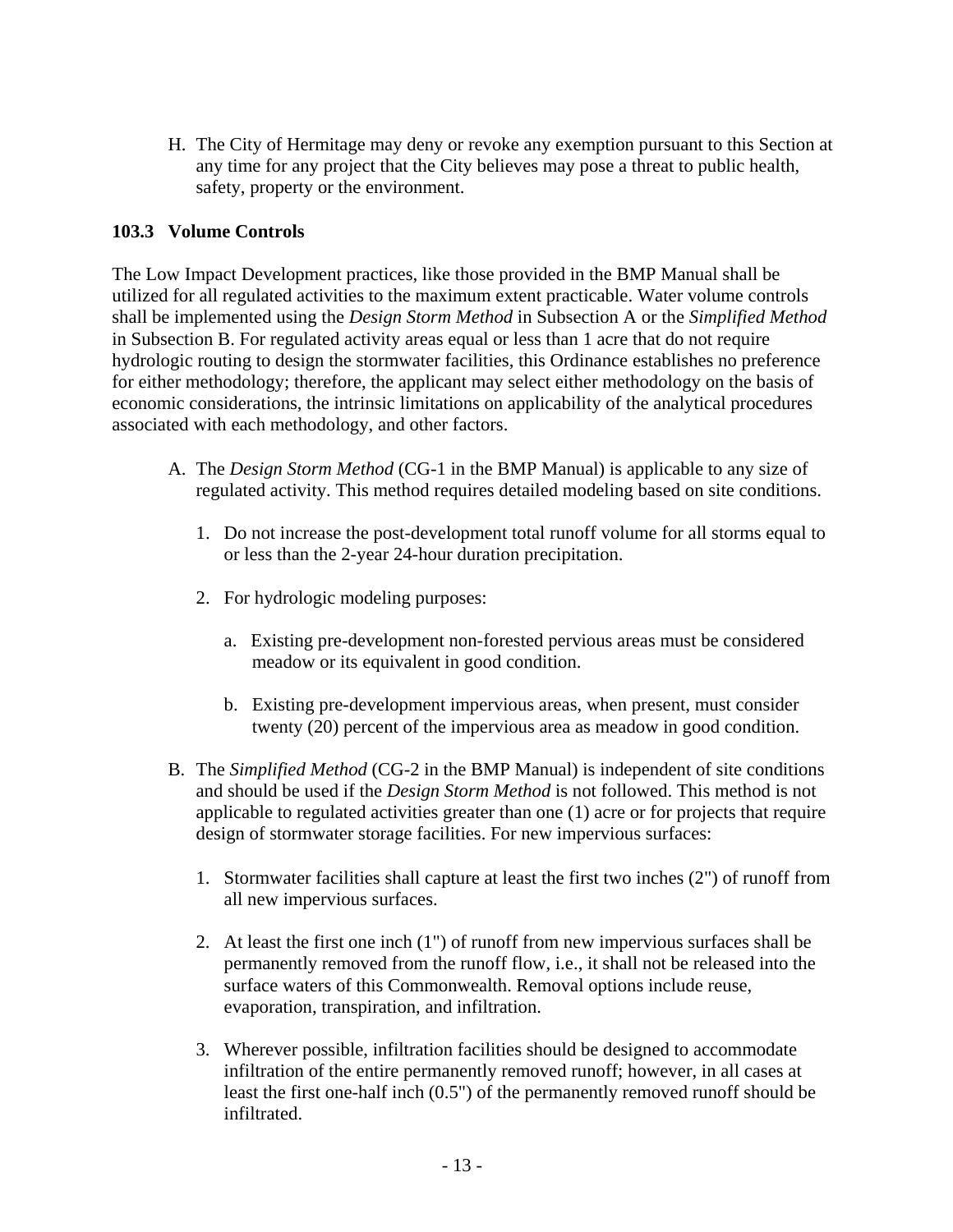4. This method is exempt from the requirements of Section 103.4 (Rate Controls).

## **103.4 Rate Controls**

Post-development peak discharge rates shall not exceed the pre-development peak discharge rates for the 2-year, 10-year, 25-year, and 100-year storm events.

## **103.5 Calculation Methodology**

Stormwater runoff from all development sites shall be calculated using either the Rational Method (stormwater conveyance systems only) or a soil cover complex methodology as follows:

- A. Major and minor conveyance systems up to 20 acres may be designed using the Rational Method. The Rational Method may also be used in sizing the minor conveyance systems for larger sites. Any stormwater runoff calculations involving drainage areas greater than 20 acres, including on-site and off-site areas, shall use a generally accepted runoff hydrograph technique that is based on the NRCS Soil Cover Complex method. Runoff hydrograph methods must be used for design of all stormwater management facilities and for major drainage system designs for all systems with greater than 20 acres of drainage area.
- B. All calculations consistent with this Ordinance using the Soil Cover Complex method shall use the appropriate design rainfall depths for the various return period storms presented in Section 103.1 (General Requirements), Item L. If a hydrologic computer model is used for stormwater runoff calculations, the duration of rainfall shall be 24 hours. The SCS Rainfall Type II curve shall be used for the rainfall distribution.
- C. For the purposes of existing pre-development runoff rate determination, undeveloped non-forested pervious areas including disturbed areas must be considered meadow in good condition or its equivalent in good condition. Those areas that have existing impervious areas within the planned development area may be included in the determination of the pre-development flow rate.
- D. All calculations using the Rational Method shall use rainfall intensities from the Precipitation-Frequency Atlas of the United States, Atlas 14, Volume 2, Version 3.0, U.S. Department of Commerce, National Oceanic and Atmospheric Administration (NOAA), National Weather Service, Hydrometeorological Design Studies Center, Silver Spring, Maryland. NOAA's Atlas 14 can be accessed at: http://hdsc.nws.noaa.gov/hdsc/pfds/.
- E. Times-of-concentration for overland flow shall be calculated using the methodology presented in Chapter 3 of Urban Hydrology for Small Watersheds, NRCS, TR-55. Travel time for channel and pipe flow shall be computed using velocities determined using Manning's equation.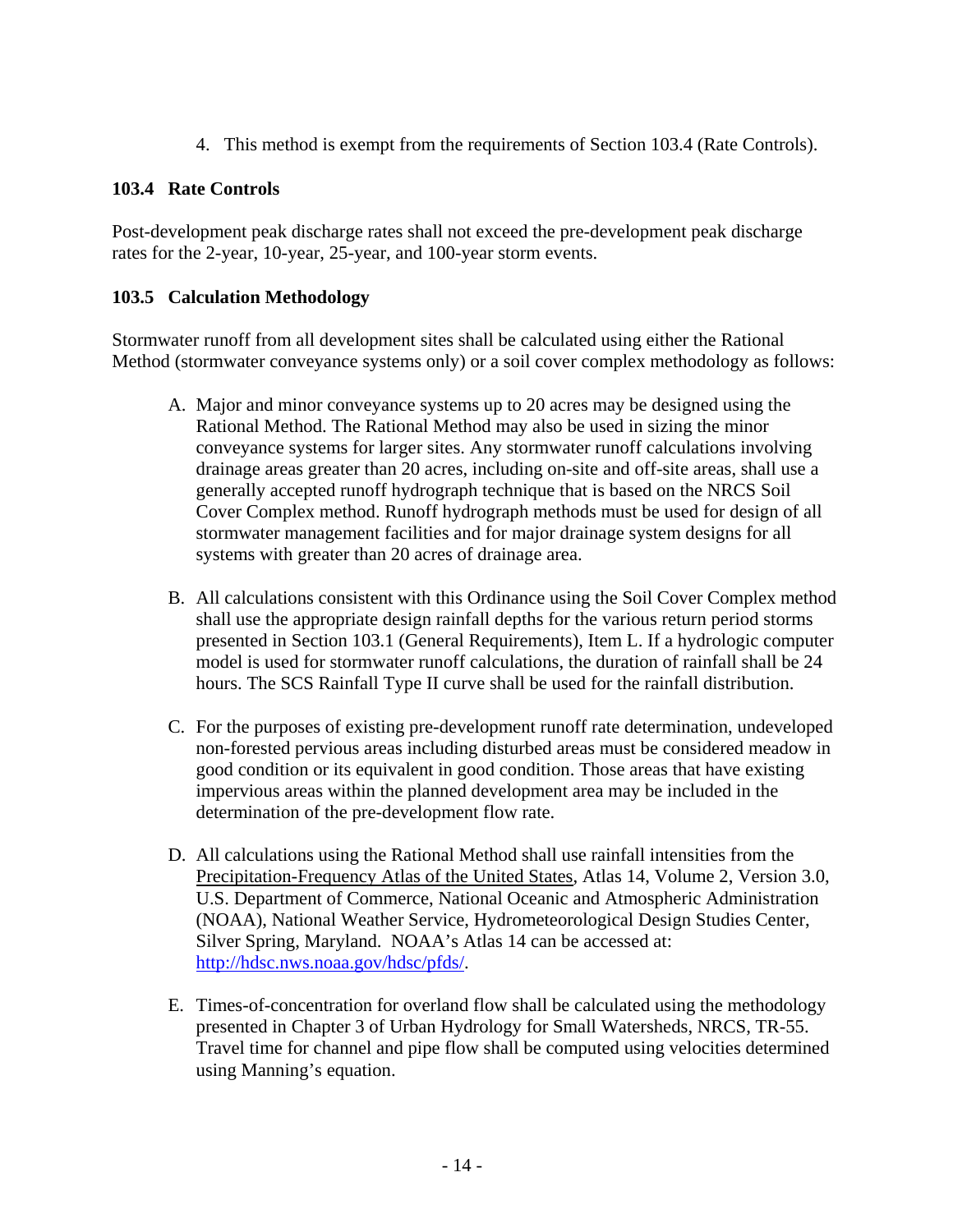- F. Runoff Curve Numbers (CN) for both existing (pre-development) and proposed (postdevelopment) conditions to be used in the Soil Cover Complex method shall be obtained from Chapter 2 of Urban Hydrology for Small Watersheds, NRCS, TR-55.
- G. Where uniform flow is anticipated, the Manning equation shall be used for hydraulic computations such as the capacity of open channels, pipes, and storm sewers. Values for Manning's roughness coefficient (n) shall be consistent with Pub. 584, PennDOT Drainage Manual Section 7.3. Inlet-outlet losses and conditions must be considered.
- H. Outlet structures for stormwater storage facilities shall be designed to meet the performance standards of this Ordinance using any generally accepted hydraulic analysis technique or method. Orifices smaller than 3 inches diameter are not recommended; however, if the qualified professional can provide proof that the smaller orifices are protected from clogging by use of anti-clogging devices, the smaller orifices may then be permitted.
- I. The design of any stormwater storage facilities intended to meet the performance standards of this Ordinance shall be verified by routing the design storm hydrograph through these facilities.
- J. Runoff coefficients (C) for both existing (pre-development) and proposed (postdevelopment) conditions for use in the Rational method shall be: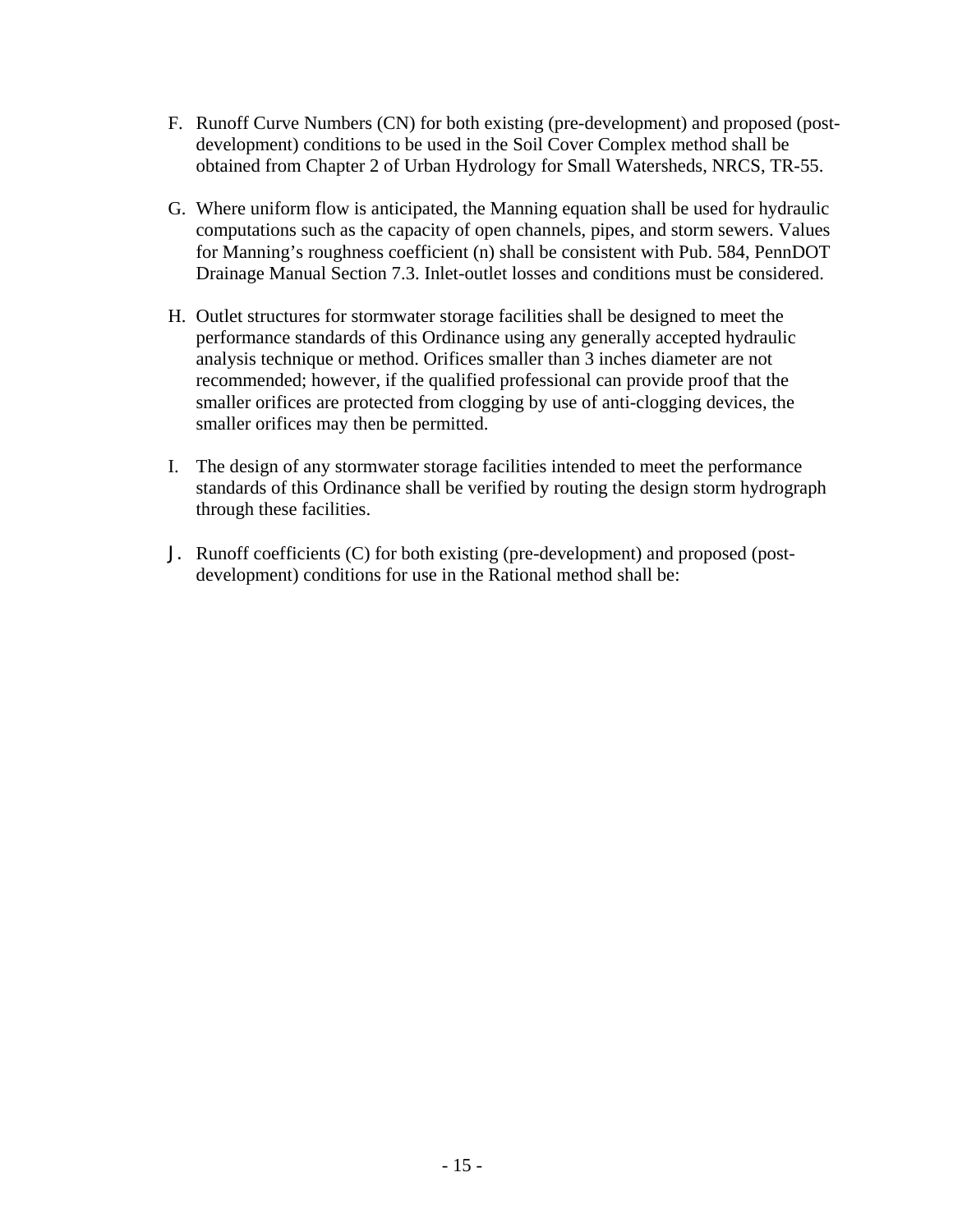| <b>Runoff Factors for the Rational Equation</b>            |                                                                                                                |                |  |  |  |
|------------------------------------------------------------|----------------------------------------------------------------------------------------------------------------|----------------|--|--|--|
|                                                            |                                                                                                                |                |  |  |  |
|                                                            | <b>RUNOFF FACTOR "C"</b>                                                                                       |                |  |  |  |
| TYPE OF DRAINAGE AREA OR SURFACE                           | <b>MINIMUM</b><br>0.75<br>0.65<br>0.25<br>0.15<br>0.15<br>0.20<br>0.15<br>0.35<br>0.25<br>0.60<br>0.50<br>0.35 | <b>MAXIMUM</b> |  |  |  |
| Pavement, concrete or bituminous concrete                  |                                                                                                                | 0.95           |  |  |  |
| Pavement, bituminous macadam or surface-<br>treated gravel |                                                                                                                | 0.80           |  |  |  |
| Pavement, gravel, macadam, etc.                            |                                                                                                                | 0.60           |  |  |  |
| Sandy soil, cultivated or light growth                     |                                                                                                                | 0.30           |  |  |  |
| Sandy soil, woods or heavy brush                           |                                                                                                                | 0.30           |  |  |  |
| Gravel, bare or light growth                               |                                                                                                                | 0.40           |  |  |  |
| Gravel, woods or heavy brush                               |                                                                                                                | 0.35           |  |  |  |
| Clay soil, bare or light growth                            |                                                                                                                | 0.75           |  |  |  |
| Clay soil, woods or heavy growth                           |                                                                                                                | 0.60           |  |  |  |
| <b>City business sections</b>                              |                                                                                                                | 0.80           |  |  |  |
| <b>Dense residential sections</b>                          |                                                                                                                | 0.70           |  |  |  |
| Suburban, normal residential areas                         |                                                                                                                | 0.60           |  |  |  |
| Rural areas, parks, golf courses                           | 0.15                                                                                                           | 0.30           |  |  |  |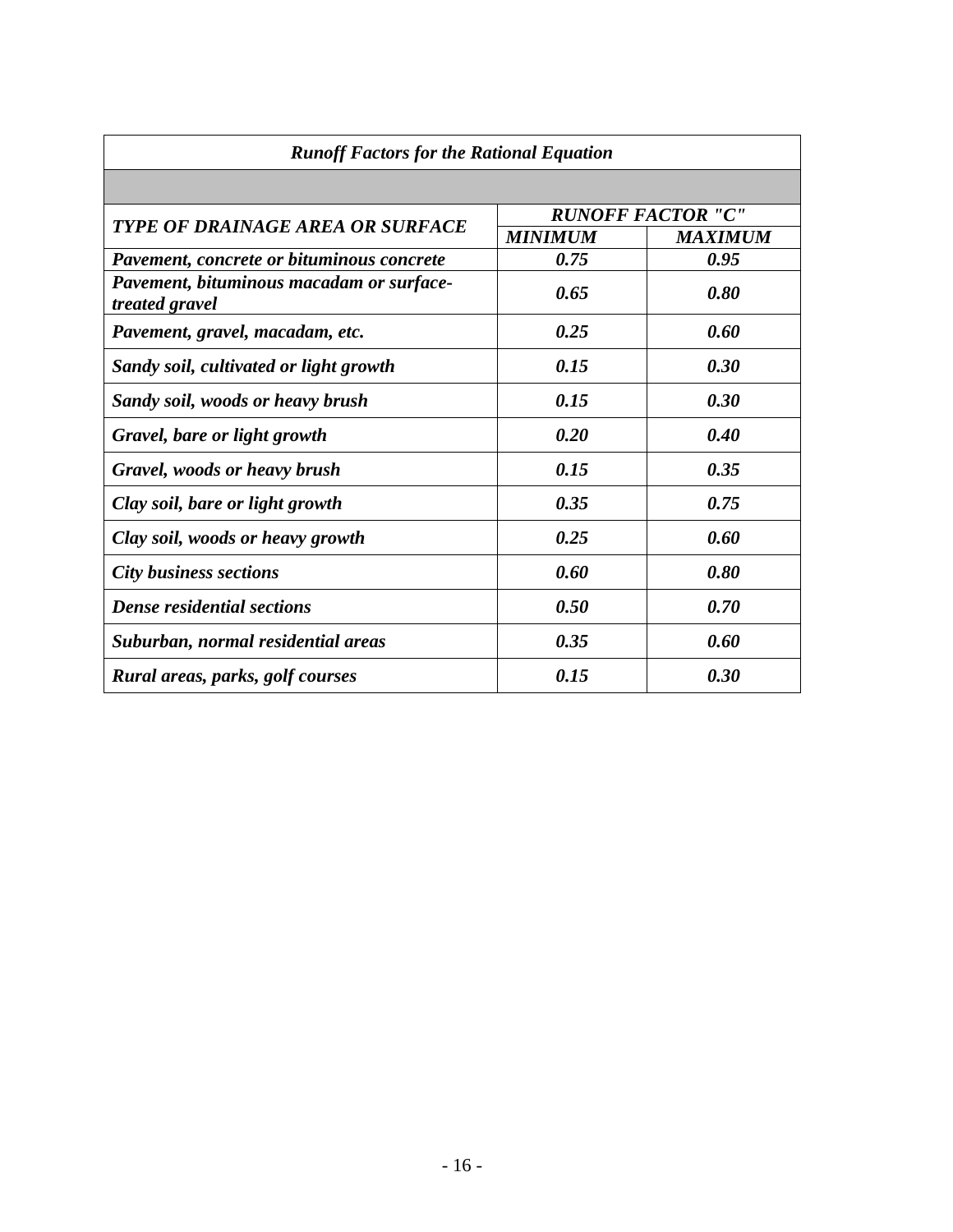| <b>Runoff Coefficient for Rural Watersheds</b> |                                                                                                                                    |                                                                                                                                          |                                                                                                                                                    |                                                                                                                                                                         |  |
|------------------------------------------------|------------------------------------------------------------------------------------------------------------------------------------|------------------------------------------------------------------------------------------------------------------------------------------|----------------------------------------------------------------------------------------------------------------------------------------------------|-------------------------------------------------------------------------------------------------------------------------------------------------------------------------|--|
|                                                |                                                                                                                                    |                                                                                                                                          |                                                                                                                                                    |                                                                                                                                                                         |  |
|                                                | <b>Slope</b>                                                                                                                       |                                                                                                                                          |                                                                                                                                                    |                                                                                                                                                                         |  |
|                                                | extreme                                                                                                                            | high                                                                                                                                     | normal                                                                                                                                             | low                                                                                                                                                                     |  |
| Relief(Cr)                                     | $0.28 - 0.35$ steep,<br>rugged terrain<br>with average<br>slopes above 30%                                                         | $0.20 - 0.28$ hilly, with<br>average slopes of<br>10-30%                                                                                 | $0.14 - 0.20$ rolling,<br>with average<br>slopes of $5-10%$                                                                                        | $0.08 - 0.14$<br>relatively flat<br>land, with<br><i>average slopes</i><br>of $0-5%$                                                                                    |  |
| <b>Soil Infiltration</b><br>(Ci)               | $0.12 - 0.16$ no<br>effective soil cover<br>either rock or thin<br>soil mangle of<br>negligible<br><i>infiltration</i><br>capacity | $0.08 - 0.12$ slow to<br>take up water, clay<br>or shallow loam<br>soils of low<br><i>infiltration capacity</i><br>or poorly drained     | $0.06 - 0.08$<br>normal; well<br>drained light or<br>medium textured<br>soils, sandy<br>loams                                                      | 0.04-0.06 deep<br>sand or other<br>soil that takes<br>up water<br>readily, very<br>light well<br>drained soils                                                          |  |
| <b>Vegetative Cover</b><br>(Cv)                | $0.12 - 0.16$ no<br>effective plant<br>cover, bare or very<br>sparse cover                                                         | 0.08-0.12 poor to<br>fair; clean<br>cultivation, crops or<br>poor natural cover,<br>less than 20% of<br>drainage area over<br>good cover | $0.06 - 0.08$ fair to<br>good; about 50%<br>of area in good<br>grassland or<br>woodland, not<br>more than $50\%$<br>of area in<br>cultivated crops | $0.04 - 0.06$ good<br>to excellent;<br>about 90% of<br>drainage area<br>in good<br>grassland,<br>woodland, or<br>equivalent<br>cover                                    |  |
| Surface $(Cs)$                                 | $0.10 - 0.12$<br>negligible; surface<br>depression few and<br>shallow;<br>drainageways<br>steep and small, no<br>marshes           | 0.08-0.10 well<br>defined system of<br>small<br>drainageways; no<br><i>ponds or marshes</i>                                              | $0.06 - 0.08$<br>normal;<br>considerable<br>surface<br>depression<br>storage lakes and<br>ponds and<br>marshes                                     | $0.04 - 0.06$<br>much surface<br>storage,<br>drainage<br>system not<br>sharply<br>defined; large<br>flood plain<br>storage or<br>large number<br>of ponds or<br>marshes |  |

The total runoff coefficient based on the four runoff components is:  $C = Cr + Ci + Cv + Cs$  as obtained from Pub. 584, PennDOT Drainage Manual, Sections 7.5.c thru 7.5.g.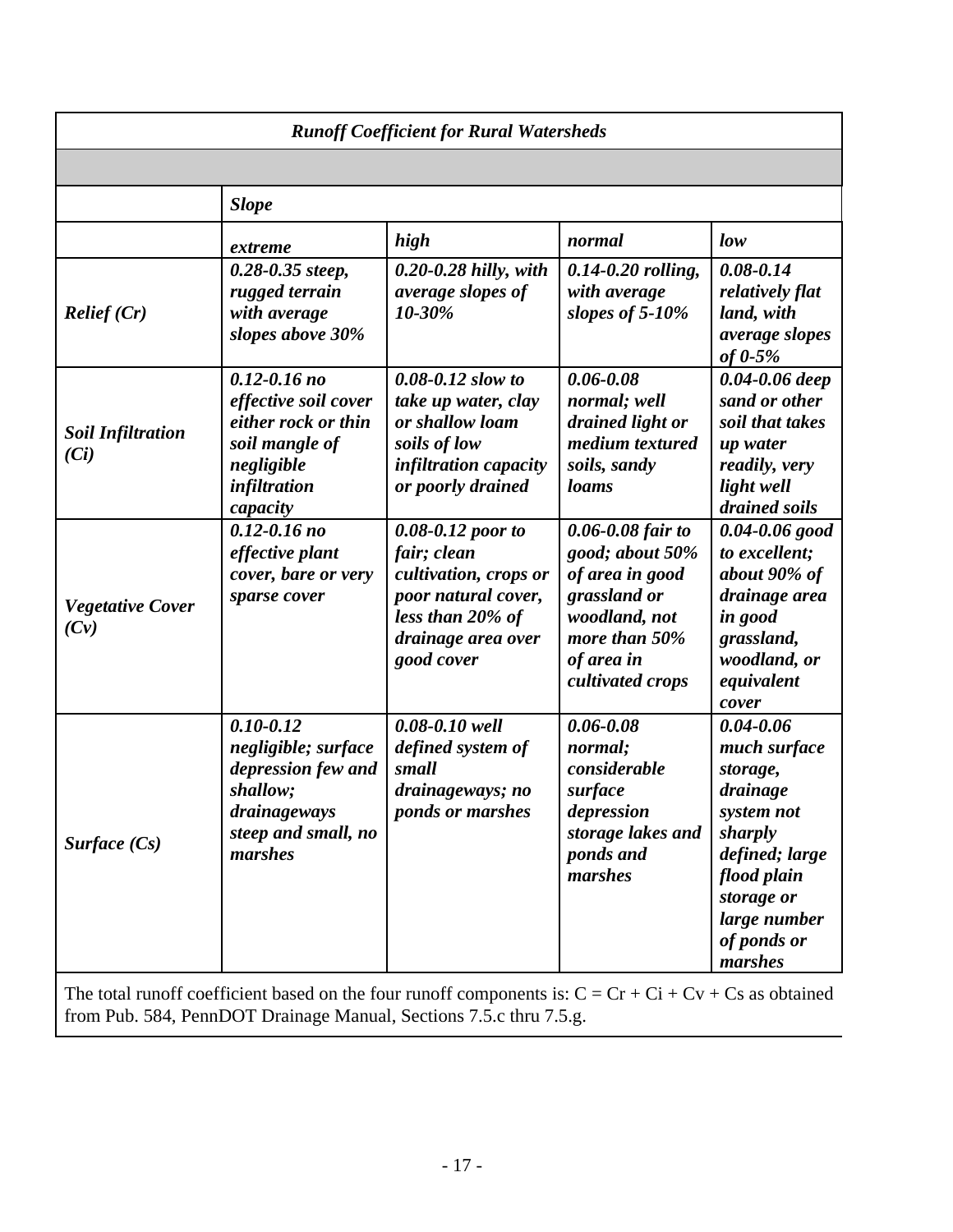## **26-104. STORMWATER MANAGEMENT SITE PLAN REQUIREMENTS**

## **104.1 Small Project Application (2,500 - 5,000 Sq. Ft. of Impervious Area)**

This section applies to projects creating new Total Impervious Surface Area up to 5,000 square feet.

If the Total Impervious Surface Area is 2,500 square feet to 5,000 square feet, the project requires a Small Project Application to be submitted to the City and volume controls must be installed to meet the requirements of the surface area or volume of BMPs required.

For areas where runoff from impervious areas can be directed to pervious areas that allow for infiltration, filtration, and increased time of concentration, Disconnected Impervious Area (DIA) Credits may be used. To qualify as DIA the concentrated discharge must meet the following criteria:

For Rooftop Areas:

- 1. Area draining to a downspout must be 500 square feet or less,
- 2. Discharge must be to an area with a positive slope of 5% (one foot of fall per twenty feet of length, 20:1) or less, and
- 3. Be a minimum distance of 75-feet from a watercourse or down slope property line.

For Paved Areas (driveways, sidewalks, etc.):

- 1. Runoff draining to a point must be 1,000 square feet or less,
- 2. Discharge must be to a gravel strip or spreading device, and the
- 3. Flow length of the pervious surface must be greater than or equal to the contributing length.

Subtract the DIA from the Total Impervious Surface Area to determine the Adjusted Impervious Surface Area (AISA). Multiply the AISA by 0.2 to determine the required surface area of rain gardens, which shall have a ponded water depth of 6-inches. Multiply the AISA by 0.5 to determine the (rock) volume of subsurface (rock filled) infiltration beds, which shall have a maximum rock depth of 30 inches.

BMPs shall be constructed to the City's standards or in accordance with the Pennsylvania BMP Manual, latest version.

This section shall also permit the use of the design standards of Section 104.2.

Construction inspection schedule, Operation & Maintenance Agreement, as-built drawings, and/or recorded deed restrictions may be required by the City if it believes those are needed to protect health, safety, or the environment.

Stormwater management facilities required by this section may not be altered without permission from the City and they must be maintained so they function as intended by the approved design.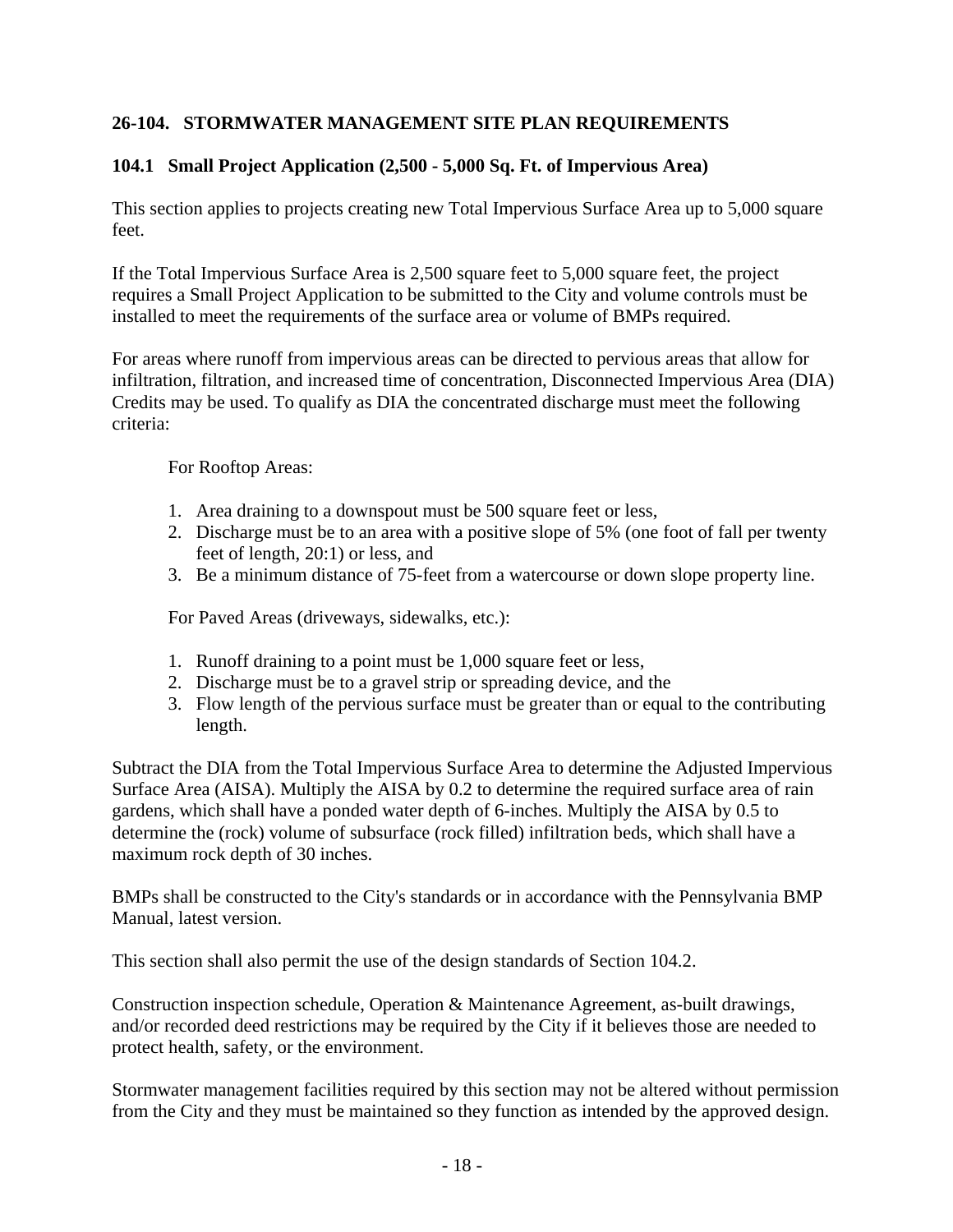#### **104.2 SWM Plan (Greater than 5,000 Sq. Ft. of Impervious Area)**

The following items shall be included in the SWM Site Plan:

- A. Appropriate sections from the City of Hermitage Subdivision and Land Development Ordinance, and other applicable local ordinances, shall be followed in preparing the SWM Site Plans.
- B. The developer shall not receive approval of any SWM Site Plan that is deficient in meeting the requirements of this Ordinance. When a SWM Site Plan is found to be deficient, the City at its sole discretion and in accordance with this Article, may either disapprove the submission, require a resubmission, or in the case of minor deficiencies, the City may accept submission of modifications.
- C. Provisions for permanent access or maintenance easements for all physical SWM BMPS, such as ponds and infiltration structures, as necessary to implement the operation and maintenance procedures discussed in Item E.14 below.
- D. The following signature block for the **Qualified Professional**:

"The Stormwater Management Site Plan shown hereon complies with all design standards and criteria of the City of Hermitage Stormwater Management Ordinance  $\rm No.$   $\qquad$   $\qquad$   $\qquad$   $\qquad$   $\qquad$   $\qquad$   $\qquad$   $\qquad$   $\qquad$   $\qquad$   $\qquad$   $\qquad$   $\qquad$   $\qquad$   $\qquad$   $\qquad$   $\qquad$   $\qquad$   $\qquad$   $\qquad$   $\qquad$   $\qquad$   $\qquad$   $\qquad$   $\qquad$   $\qquad$   $\qquad$   $\qquad$   $\qquad$   $\qquad$   $\qquad$   $\qquad$   $\qquad$   $\qquad$   $\qquad$   $\qquad$ 

Date Signature

- E. The SWM Site Plan shall be black and white and provide the following information, at a minimum:
	- 1. Proposed name or identifying title of the project.

\_\_\_\_\_\_\_\_\_\_\_\_\_\_\_\_\_\_\_\_\_\_ \_\_\_\_\_\_\_\_\_\_\_\_\_\_\_\_\_\_\_\_\_\_\_\_\_

- 2. Name and address of the landowner and/or developer of the project.
- 3. Plan date, date of the latest revision, north arrow, graphic and written scale.
- 4. Project location map overlaid on the title sheet showing the project and the nearest intersecting street.
- 5. Tract boundaries showing bearings, distances, and curve data.
- 6. Existing and proposed contours at a vertical interval of one (1) foot, unless steeper slopes do not permit the visual representation at this scale.
- 7. Existing and proposed natural and/or artificial objects thereon.
- 8. Existing subsurface objects as required by Pa One Call, as well as proposed subsurface objects.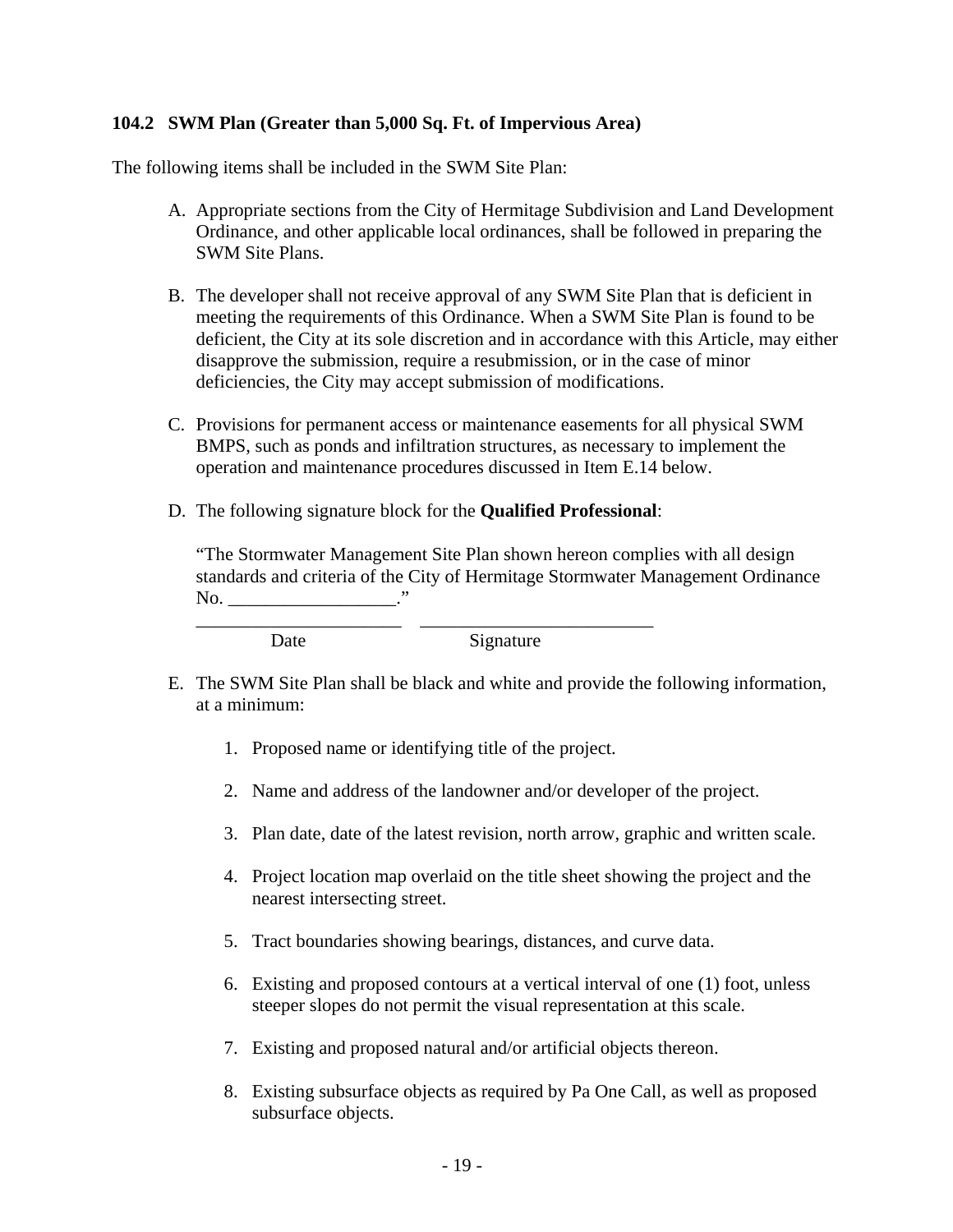- 9. A soil erosion and sediment control plan. When applicable: as prepared for and submitted to the approval authority (Mercer Conservation District or PA DEP).
- 10. Plan and profile drawings of all SWM BMPs, including drainage structures and pipes.
- 11. A plan showing the locations of existing and proposed on-lot wastewater facilities and water supply wells.
- 12. Operation and maintenance procedures for all existing and proposed physical stormwater management facilities that shall address long-term ownership and responsibilities for O&M.
- F. The SWM Plan Report shall contain the following:
	- 1. A determination of site conditions in accordance with the BMP Manual. A detailed site evaluation shall be completed for projects proposed in areas of carbonate geology or karst topography, and other environmentally sensitive areas, such as brownfields.
	- 2. Stormwater runoff design calculations, assumptions, criteria, methodology and documentation used in the design to demonstrate that the maximum practicable measures have been taken to meet the requirements of this Ordinance, including the recommendations and general requirements in Section 103.1 (General Requirements).
	- 3. Definition of watersheds and sub-areas. Boundaries including upstream offsite areas and watershed areas for pre-development and post-development, showing that total pre-development area equals total post-development area or explaining why they differ. Plan shall also show contributory areas for BMPs and points of interest for calculations.
	- 4. Identification of 100-year floodplain boundaries.
	- 5. All bodies of water (natural or artificial), watercourses (permanent or intermittent), swales, wetlands, and other natural drainage courses on the development site, or those that will be affected by runoff from the development.
	- 6. An overlay showing soil types and boundaries.
	- 7. Pre-development and post-development land cover to support and illustrate calculations.
	- 8. A table summarizing and showing that the pre-development and postdevelopment sub-area totals are equal or an explanation if the totals are not equal.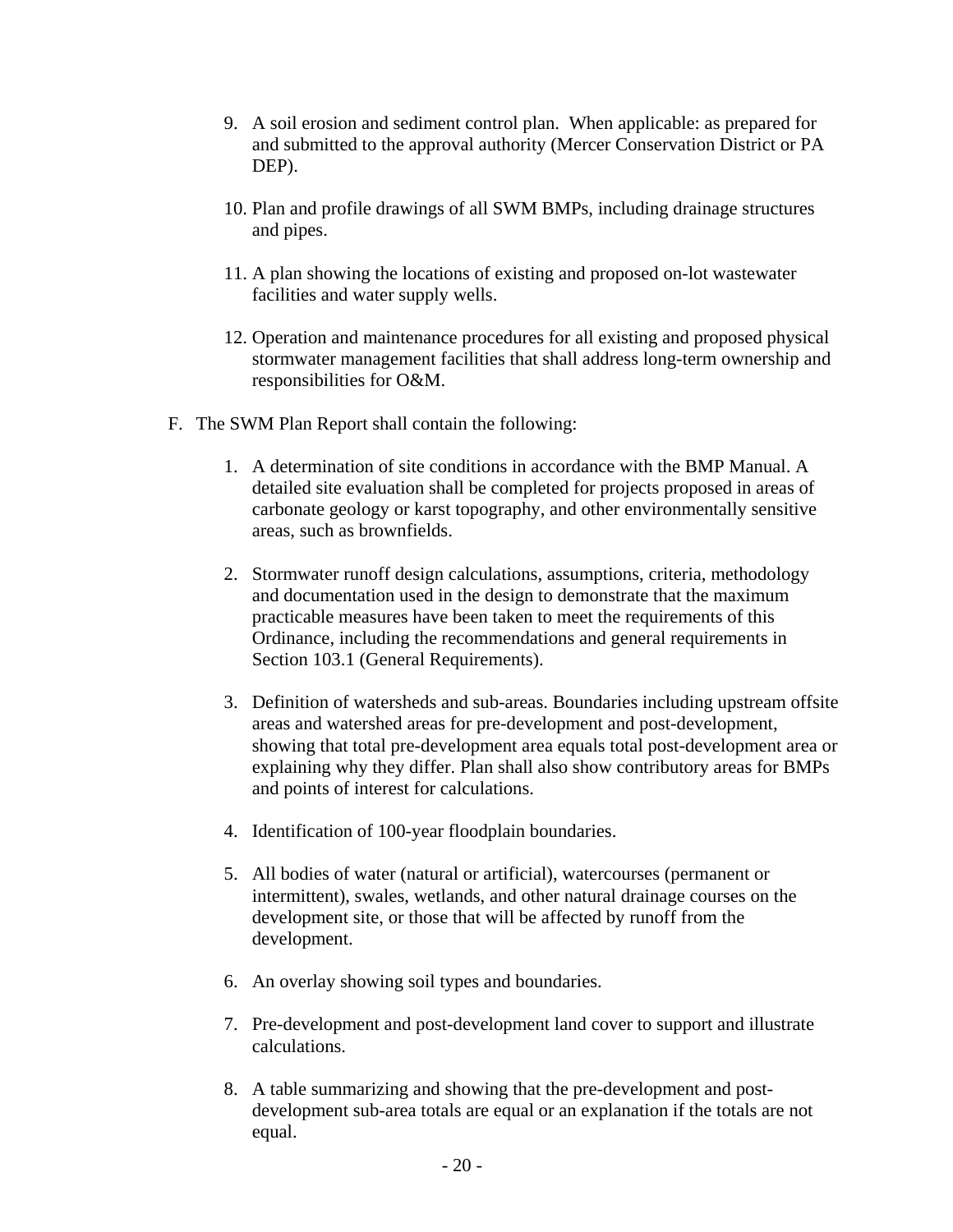- 9. Tables that summarize the pre-development runoff rates and volumes, the uncontrolled post-development runoff rates and volumes, and the postdevelopment total runoff rates and volumes as controlled.
- 10. Operation and maintenance plan including ownership and responsible parties.
- 11. The seal of a Qualified Professional.

## **104.3 Plan Submission**

- A. Three copies of the SWM Site Plan shall be submitted to the City.
- B. Additional copies shall be submitted as requested by the City or other regulatory authorities.

## **104.4 Plan Review**

- A. The SWM Site Plan shall be reviewed by a Qualified Professional for the City for consistency with the provisions of this Ordinance. After review, the Qualified Professional shall provide a written recommendation for the City to approve or disapprove the SWM Site Plan. If it is recommended to disapprove the SWM Site Plan, the Qualified Professional shall state the reasons for the disapproval in writing. The Qualified Professional also may recommend approval of the SWM Site Plan with conditions and, if so, shall provide the acceptable conditions for approval in writing. The SWM Site Plan review and recommendations shall be completed within the time allowed by the Municipalities Planning Code for reviewing subdivision plans.
- B. The City shall notify the applicant in writing within 30 days whether the SWM Site Plan is approved or disapproved. If the SWM Site Plan involves a Subdivision and Land Development Plan, the notification period is 60 days. If a longer notification period is provided by other statute, regulation, or ordinance, the applicant will be notified by the City. If the City disapproves the SWM Site Plan, the City shall cite the reasons for disapproval in writing.

## **104.5 Modification of Plans**

A modification to a submitted SWM Site Plan that involves a change in SWM BMPs or techniques, or that involves the relocation or redesign of SWM BMPs, or that is necessary because the City has determined that other conditions are not as stated on the SWM Site Plan, shall require a resubmission of the modified SWM Site Plan in accordance with this Article.

## **104.6 Resubmission of Disapproved SWM Site Plans**

A disapproved SWM Site Plan may be resubmitted, with the revisions addressing the City's concerns, to the City in accordance with this Article. The applicable review fee must accompany a resubmission of a disapproved SWM Site Plan.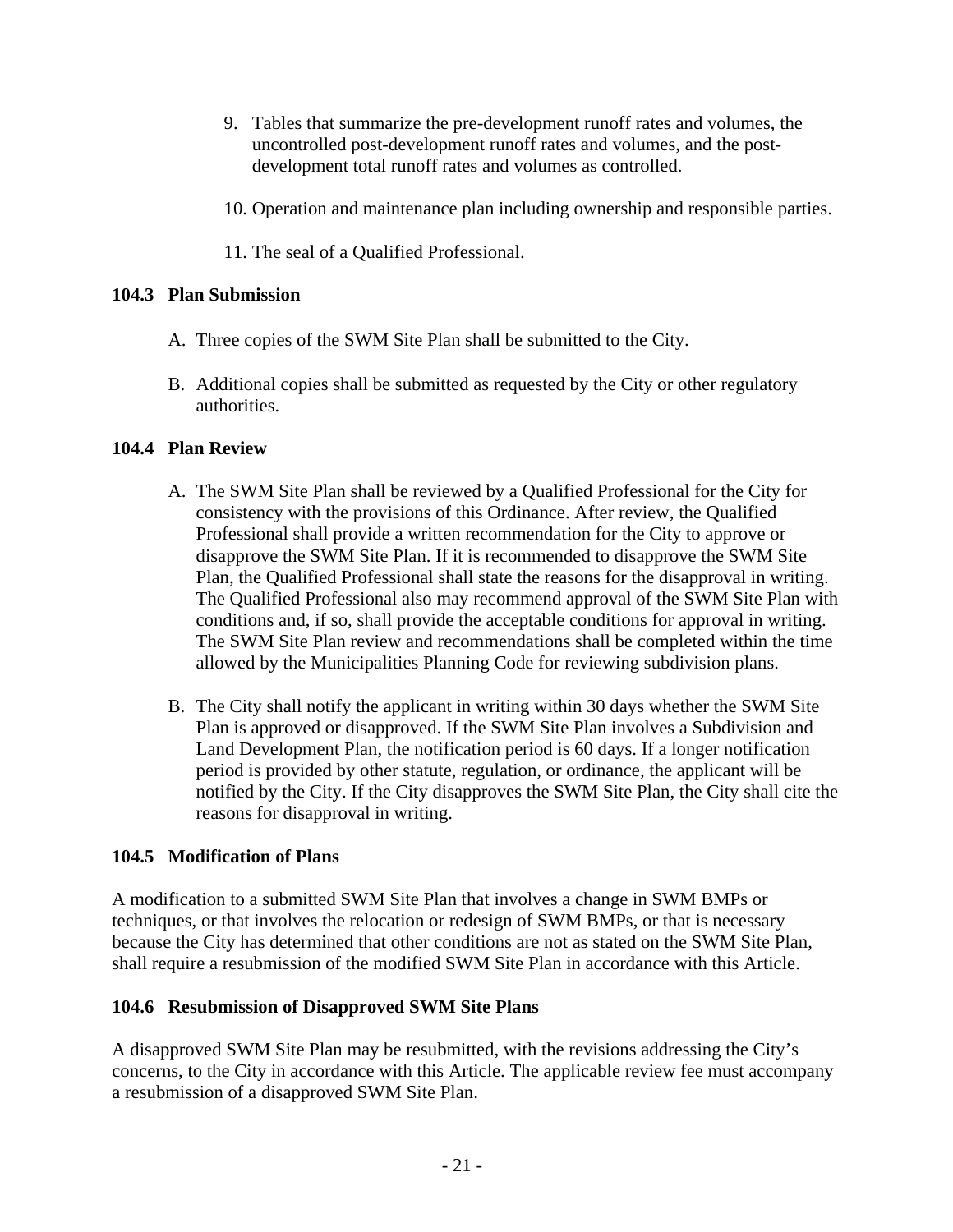#### **104.7 Authorization to Construct and Term of Validity**

The City's approval of a SWM Site Plan authorizes the regulated activities contained in the SWM Site Plan for a maximum term of validity of 5 years following the date of approval. The City may specify a term of validity shorter than 5 years in the approval for any specific SWM Site Plan. Terms of validity shall commence on the date the City signs the approval for a SWM Site Plan. If an approved SWM Site Plan is not completed according to Section 104.8 (As-Built Plans, Completion Certificate, and Final inspection) within the term of validity, then the City may consider the SWM Site Plan disapproved and may revoke any and all permits. SWM Site Plans that are considered disapproved by the City shall be resubmitted in accordance with Section 104.6 (Resubmission of Disapproved SWM Plans) of this Ordinance.

#### **104.8 As-Built Plans, Completion Certificate, and Final Inspection**

- A. The developer shall be responsible for providing as-built plans of all SWM BMPs included in the approved SWM Site Plan. The as-built plans and an explanation of any discrepancies with the construction plans shall be submitted to the City.
- B. The as-built submission shall include a certification of completion signed and sealed by a qualified professional verifying that all permanent SWM BMPs have been constructed according to the approved plans and specifications. The following is the certification block for the Qualified Professional:

"I have inspected the Stormwater Management BMPs shown hereon and it is my opinion that they were constructed according to the approved Stormwater Management Plan for this project."

Date Signature

C. After receipt of the completion certification by the City, the City may conduct a final inspection.

#### **26-105. STORMWATER FACILITY AND SYSTEM DESIGN REQUIREMENTS**

\_\_\_\_\_\_\_\_\_\_\_\_\_\_\_\_\_\_\_\_\_\_ \_\_\_\_\_\_\_\_\_\_\_\_\_\_\_\_\_\_\_\_\_\_\_\_\_

The requirements of this Section shall apply to Stormwater Management Facilities and Stormwater Infrastructure that is dedicated to and maintained by the City or located within City rights-of-way or easements.

#### **105.1 Stormwater Management Facility Design Requirements**

A. Stand pipes shall be constructed of reinforced concrete. Other materials may be approved by the City. The connection between the stand pipe and the outlet culvert must be watertight. Overflows shall be protected with debris grates/racks.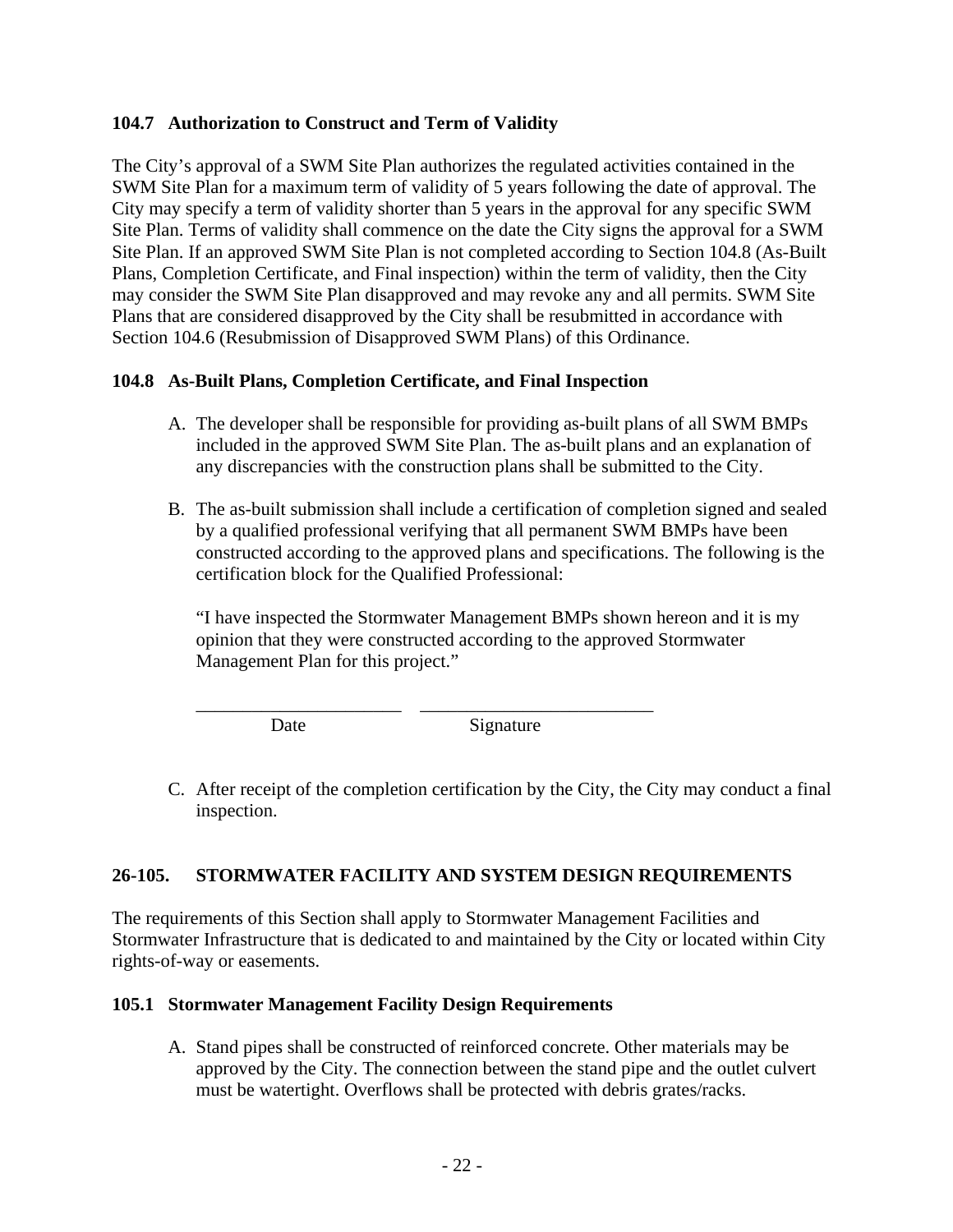- B. Control and removal of debris in the storage structure and in all inlet and outlet devices shall be a design consideration.
- C. Overflow capacity for the post-construction 100-year storm shall be provided. For ponds, this shall be an emergency spillway that provides one foot of freeboard from the top of flow to the top of embankment.
- D. Public safety must be considered in the design of the facilities. Provide access restrictions where needed based on the location (fencing, walls, etc). Unless otherwise approved, maximum planned water depth shall not exceed four feet.
- E. Side slopes of ponds shall not exceed a ratio of two horizontal to one vertical. If the City will own the pond, the side slope shall not exceed 3H:1V.
- F. All embankments shall be designed according to sound engineering practice and must meet the approval of the City.
- G. Landscaping that harmonizes with the surrounding area shall be provided for the facility.
- H. All facilities shall be provided with suitable access for maintenance and this access must not be obstructed by the property owner or others. Permanent easements must be provided for publicly owned facilities.

## **105.2 Storm Sewer Requirements for Storm Sewers Installed in City Rights-of-Way or City Stormwater Easements**

- A. Storm sewers shall be installed on both sides of streets in new subdivisions. The design of the storm sewer layout, including the handling of abrupt changes in direction, shall be as approved by the City Engineer.
- B. Where practical, storm sewers should be designed to traverse under seeded and planted areas. Backfill in these areas may be native materials compacted to 95% Standard Proctor. If constructed beneath or within two feet of road paving, walks or other paved areas, backfill shall be PennDOT No. 2A Coarse Aggregate compacted to 95% Modified Proctor.
- C. Storm sewer bedding material shall be AASHTO No. 57 or No. 67 stone. Four inches minimum under the pipe, six inches minimum on each side of the pipe, and twelve inches minimum on top of the pipe. Bedding shall be well compacted without distorting the pipe cross section.
- D. Storm sewers shall be installed after any excavation and fill is completed, unless the sewer is installed in original ground with a minimum of three feet of cover and/or adequate protection during the fill construction.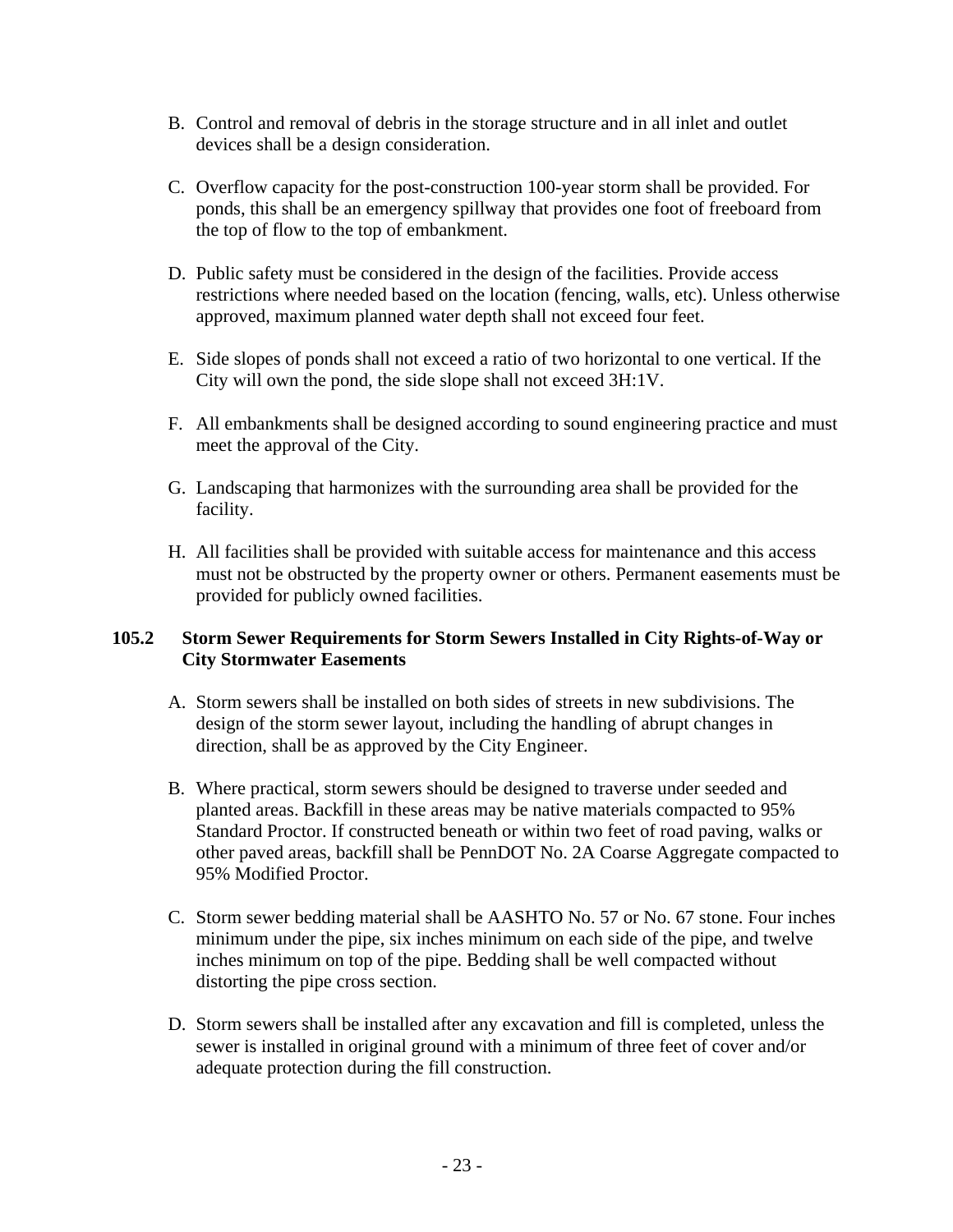- E. Storm sewers shall be designed:
	- 1. With a concrete cradle when traversing areas of indeterminate stability.
	- 2. With anchors when gradient exceeds 20%.
- F. The minimum pipe size shall be 12 inches in diameter and a minimum grade of 0.5%.
- G. Pipe used for storm sewers within a municipal right-of-way shall be provided in accordance with the latest ASTM and AASHTO edition for the following:
	- 1. Reinforced Concrete Pipe (RCP) shall be manufactured in accordance with ASTM C-76 for circular pipe and ASTM C-507 for elliptical pipe with bell and spigot joints meeting ASTM C-76 for roadway shoulders and easement areas and ASTM C-443 for roadway and spillway crossings.
	- 2. High density polyethylene pipe (HDPE) shall be smooth wall pipe meeting the standards of AASHTO M-252 and M-294. Pipe joint connections shall be bell and spigot type meeting ASTM F-477 silt tight for roadway shoulders and easement areas and ASTM F-477 watertight for roadway and spillway crossings.
- H. Storm inlets and inlet boxes shall be from a PennDOT approved manufacturer (or Ohio DOT approved for two x two inlets). Inlet boxes shall be sized to allow for the proper installation of the storm sewer pipe with a minimum size of two feet x two feet. Inlets shall be placed to provide for the collection of all surface runoff but shall be placed no farther than 300 feet center to center along the connected sewer run. Inlets shall be placed no closer than seven feet from the edge of roadways without curbs; no closer than 10 feet from the point of curvature and tangent of intersecting streets; and no closer than 10 feet from a sanitary sewer manhole. The rim elevation of all inlets shall be set such that it is equal to the invert elevation of the storm water swale. Driveway inlets shall be installed at the up-gradient side of each driveway unless waived by the City.
- I. All inlet grates in public right-of-ways and easements shall be bicycle safe. All grates shall be constructed in accordance with the latest edition of PennDOT Specifications Form 408.
- J. Manholes shall not be more than 300 feet apart where pipe sizes of 24 inches or less are used and not more than 450 feet apart where larger sizes are installed. When approved by the City Engineer, inlets may be substituted for manholes.
- K. Manholes shall be designed so that the top shall be at finished grade and sloped to conform to the slope of the finished grade. Top castings of structures located in roads or parking areas shall be machined or installed to preclude "rattling."
- L. Where the proposed sewer connects with an existing storm sewer system, the applicant shall demonstrate that sufficient capacity exists in the downstream system to handle the additional flow.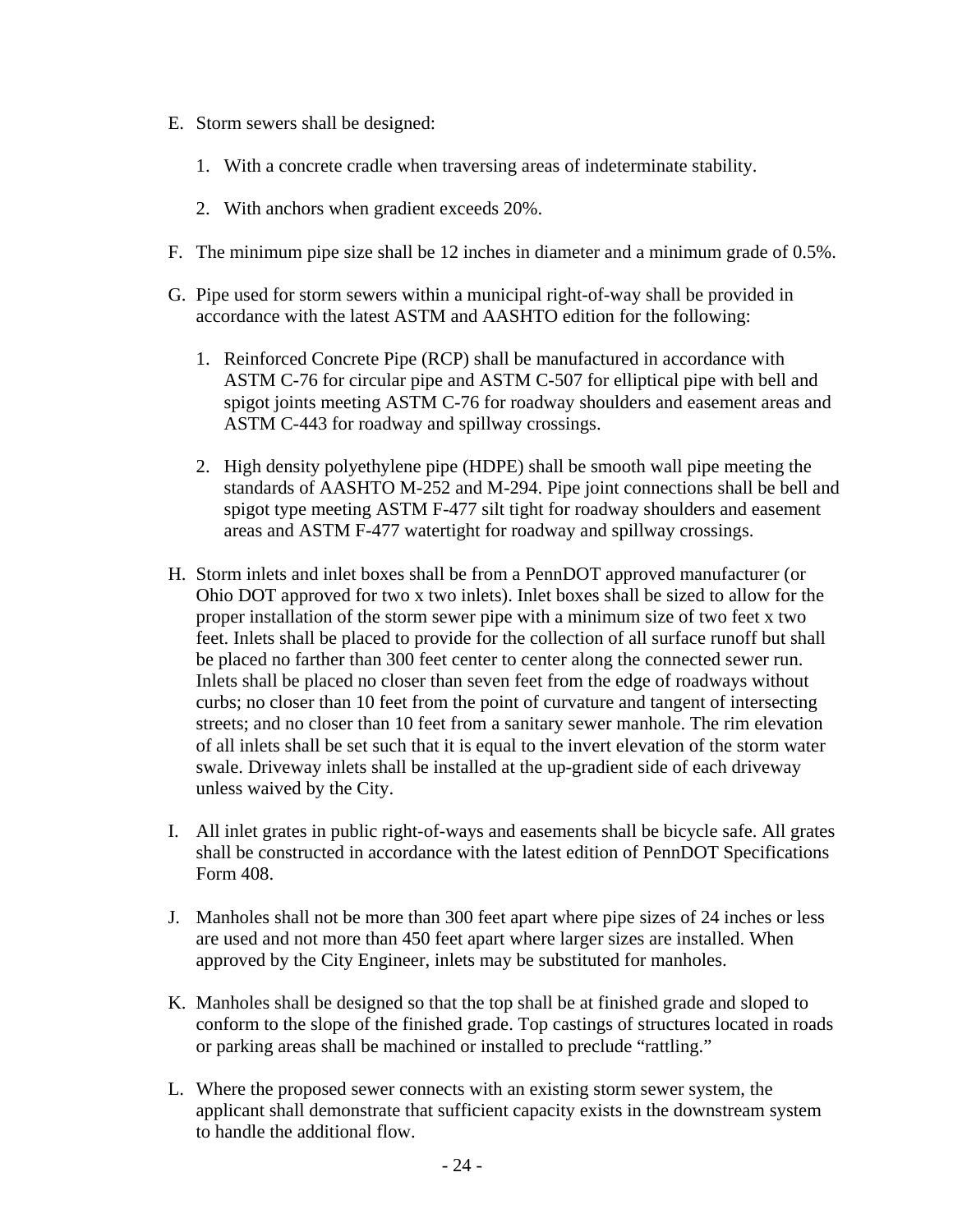M. Storm sewer outfalls shall be equipped with energy dissipation devices to prevent erosion and conform to applicable requirements of the Pennsylvania DEP for stream encroachments (Chapter 105 of Pennsylvania DEP rules and regulations).

## **26-106. OPERATION AND MAINTENANCE (O&M)**

#### **106.1 Responsibilities of Developers and Landowners**

- A. The City shall make the final determination on the continuing maintenance responsibilities prior to final approval of the SWM Site Plan. The City may require a dedication of such facilities as part of the requirements for approval of the SWM Site Plan. Such a requirement is not an indication that the City will accept the facilities. The City reserves the right to accept or reject the ownership and operating responsibility for any portion of the stormwater management facilities.
- B. Facilities, areas, or structures used as SWM BMPs shall be enumerated as permanent real estate appurtenances and recorded as deed restrictions or conservation easements that run with the land.
- C. The O&M Plan shall be recorded as a restrictive deed covenant that runs with the land. The City itself is exempt from the requirement to sign and record an O&M agreement.
- D. The responsible party named in the stormwater maintenance agreement shall maintain in good condition and promptly repair and restore all structural and non-structural permanent stormwater BMPs and all necessary access routes and appurtenances.
- E. The City may take enforcement actions against an owner for any failure to satisfy the provisions of this Article.

## **106.2 Operation and Maintenance Agreements**

- A. Prior to final approval of the SWM Site Plan, the property owner shall sign and record an Operation and Maintenance ( $O & M$ ) Agreement covering all stormwater control facilities that are to be privately owned.
	- 1. The owner, successor and assigns shall maintain all facilities in accordance with the approved maintenance schedule in the O & M Plan.
	- 2. The owner shall convey to the City conservation easements to assure access for periodic inspections by the City and maintenance as necessary.
	- 3. The owner shall keep on file with the City the name, address, and telephone number of the entity responsible for maintenance activities; in the event of a change, new information shall be submitted by the owner to the City within ten (10) days of the change.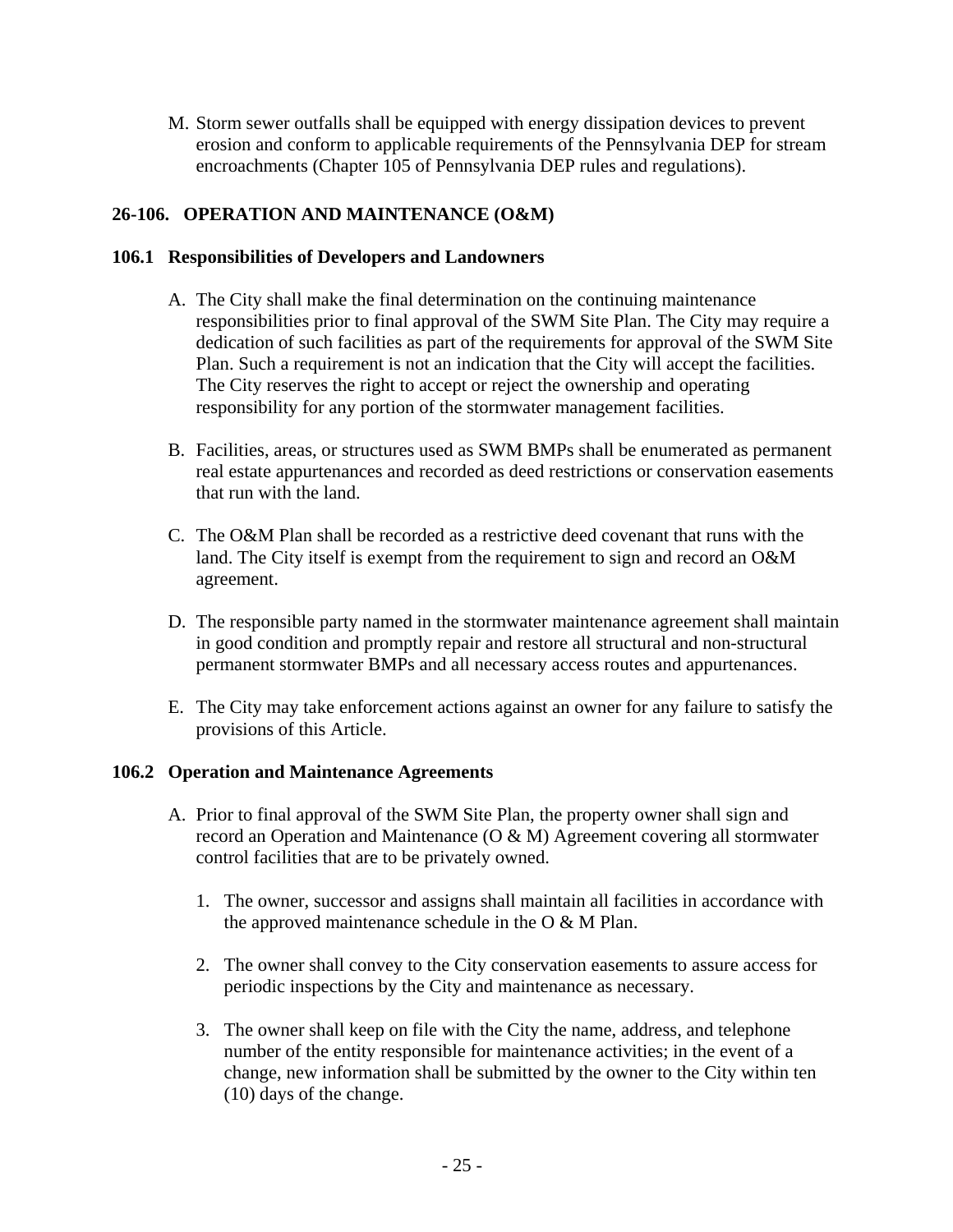B. The owner is responsible for O&M of the SWM BMPs. If the owner fails to adhere to the O&M Agreement, the City may perform the services required and charge the owner appropriate fees. Nonpayment of fees may result in a lien against the property.

## **26-107. FEES AND EXPENSES**

The City may charge to the applicant all reasonable costs incurred in their review.

The review fee may include, but is not limited to, costs for the following:

- A. Administrative and/or clerical processing.
- B. Review of the SWM Site Plan and associated documents by any duly authorized representatives of the City.
- C. Attendance at public and/or municipal meetings relating to the enforcement of this ordinance.
- D. Inspection of stormwater management facilities.

## **26-108. PROHIBITIONS**

#### **108.1 Prohibited Discharges and Connections**

- A. Any drain or conveyance, whether on the surface or subsurface, that allows a nonstormwater discharge including sewage, process waste water, and waste water to enter the waters of this Commonwealth is prohibited.
- B. No persons shall allow, or cause to allow, discharges into surface waters of this Commonwealth which are not composed entirely of stormwater, except (1) as provided in Subsection A below and (2) discharges allowed under a state or federal permit.

#### **108.2 Authorized Discharges**

- A. The following discharges are authorized unless they are determined to be significant contributors to pollution to the waters of this Commonwealth:
	- 1. Discharges from fire fighting activities
	- 2. Flows from riparian habitats and wetlands
	- 3. Potable water sources including waterline and fire hydrant flushing
	- 4. Uncontaminated water from foundations or from footing drains
	- 5. Irrigation drainage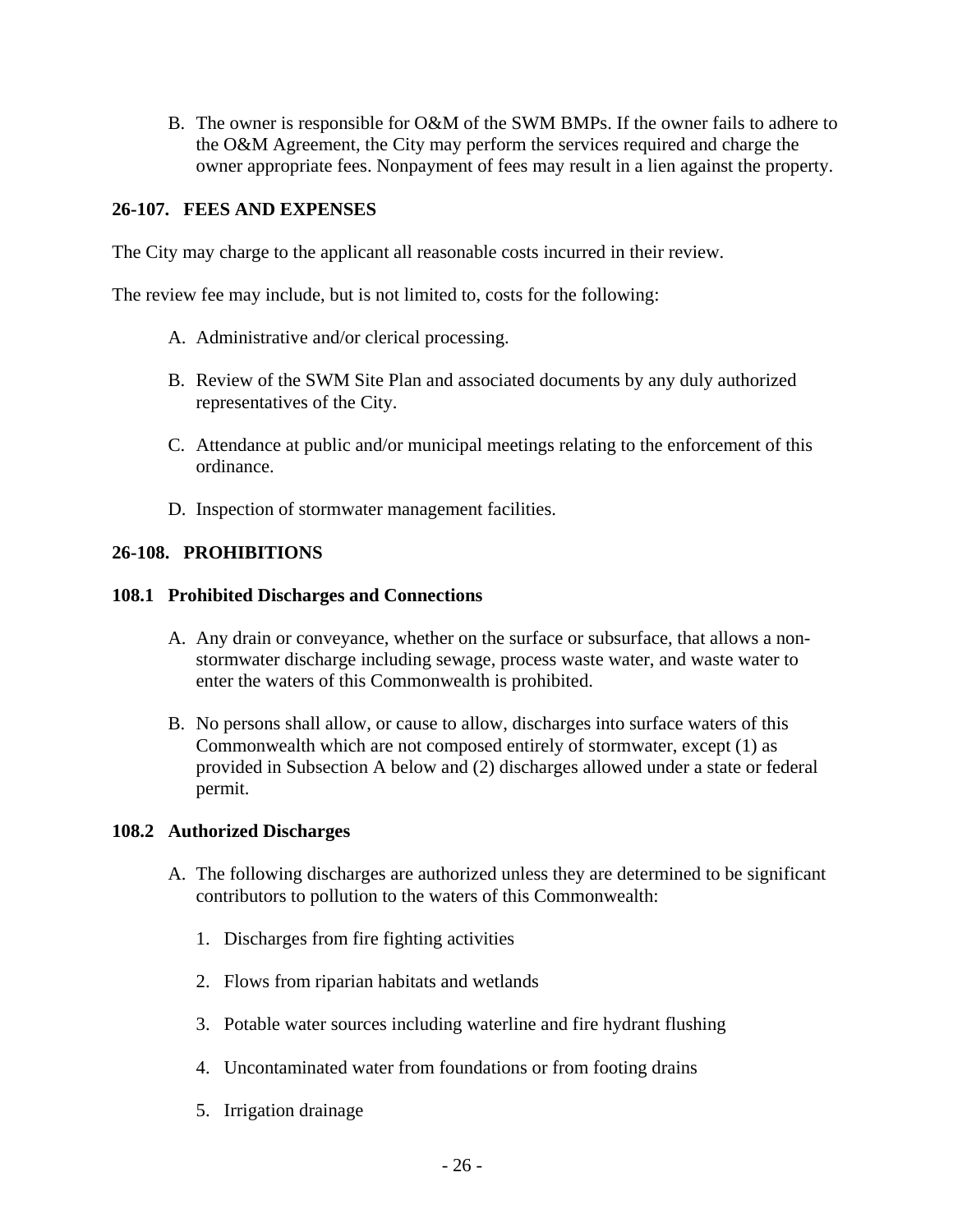- 6. Lawn watering
- 7. Air conditioning condensate
- 8. De-Chlorinated swimming pool discharges
- 9. Springs
- 10. Uncontaminated groundwater
- 11. Ground water from crawl space and basement sumps
- 12. Water from individual residential car washing
- 13. Pavement wash waters where spills or leaks of toxic or hazardous materials have not occurred (unless all spill material has been removed) and where detergents are not used
- 14. Routine external building wash down (which does not use detergents or other compounds)
- 15. Discharge from diverted stream flows
- B. In the event that the City or DEP determines that any of the discharges identified in Subsection A significantly contribute to pollution of the waters of this Commonwealth, the City or DEP will notify the responsible person(s) to cease the discharge.

#### **108.3 Alteration of SWM BMPs**

No person shall modify, remove, fill, landscape, or alter any SWM BMPs, facilities, areas, or structures without the written approval of the City.

## **26-109. ENFORCEMENT AND PENALTIES**

#### **109.1 Right-of-Entry**

Upon presentation of proper credentials, duly authorized representatives of the City of Hermitage may enter at reasonable times upon any property within the City to inspect the condition of the stormwater structure and facilities in regard to any aspect regulated by this Ordinance.

## **109.2 Inspection**

SWM BMPs should be inspected annually by the landowner or the owner's designee (including the City for dedicated and owned facilities).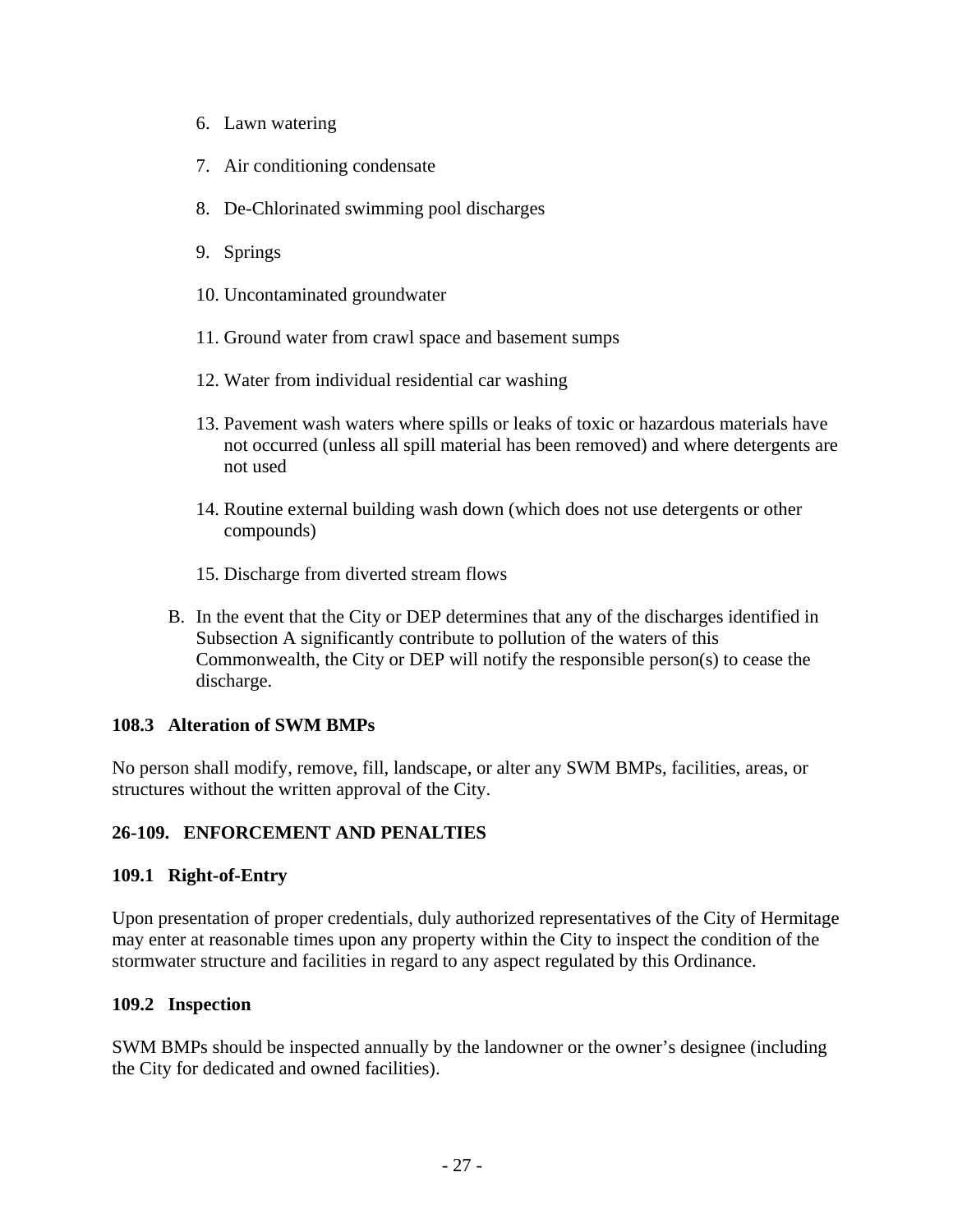All inspections shall be documented in writing and shall document any maintenance and repair needs.

#### **109.3 Violations**

- A. When the City determines that an activity is not being carried out in accordance with the requirements of this Ordinance, it shall issue a written notice of violation to the owner of the property. The notice of violation shall contain:
	- 1. The name and address of the owner or applicant.
	- 2. The address when available or a description of the building, structure or land upon which the violation is occurring.
	- 3. A statement specifying the nature of the violation and a time schedule for the completion of such remedial action.
	- 4. A statement of the penalty or penalties that shall or may be assessed against the person to whom the notice of violation is directed.
	- 5. A statement that the determination of violation may be appealed to the City by filing a written notice of appeal within fifteen (15) days of service of notice of violation.
- B. Persons receiving a notice of violation will be required to halt all construction activities. This "stop work order" will be in effect until the City confirms that the development activity is in compliance and the violation has been satisfactorily addressed. Failure to address a notice of violation in a timely manner can result in civil, criminal, or monetary penalties in accordance with the enforcement measures authorized in this ordinance.

#### **109.4 Enforcement**

- A. It shall be unlawful for a person to undertake any regulated activity except as provided in an approved SWM Site Plan, unless specifically exempted in Section 103.2 (Exemptions).
- B. It shall be unlawful to violate Section 108.3 (Alterations of SWM BMPs) of this Ordinance.
- C. Inspections regarding compliance with the SWM Site Plan are a responsibility of the City.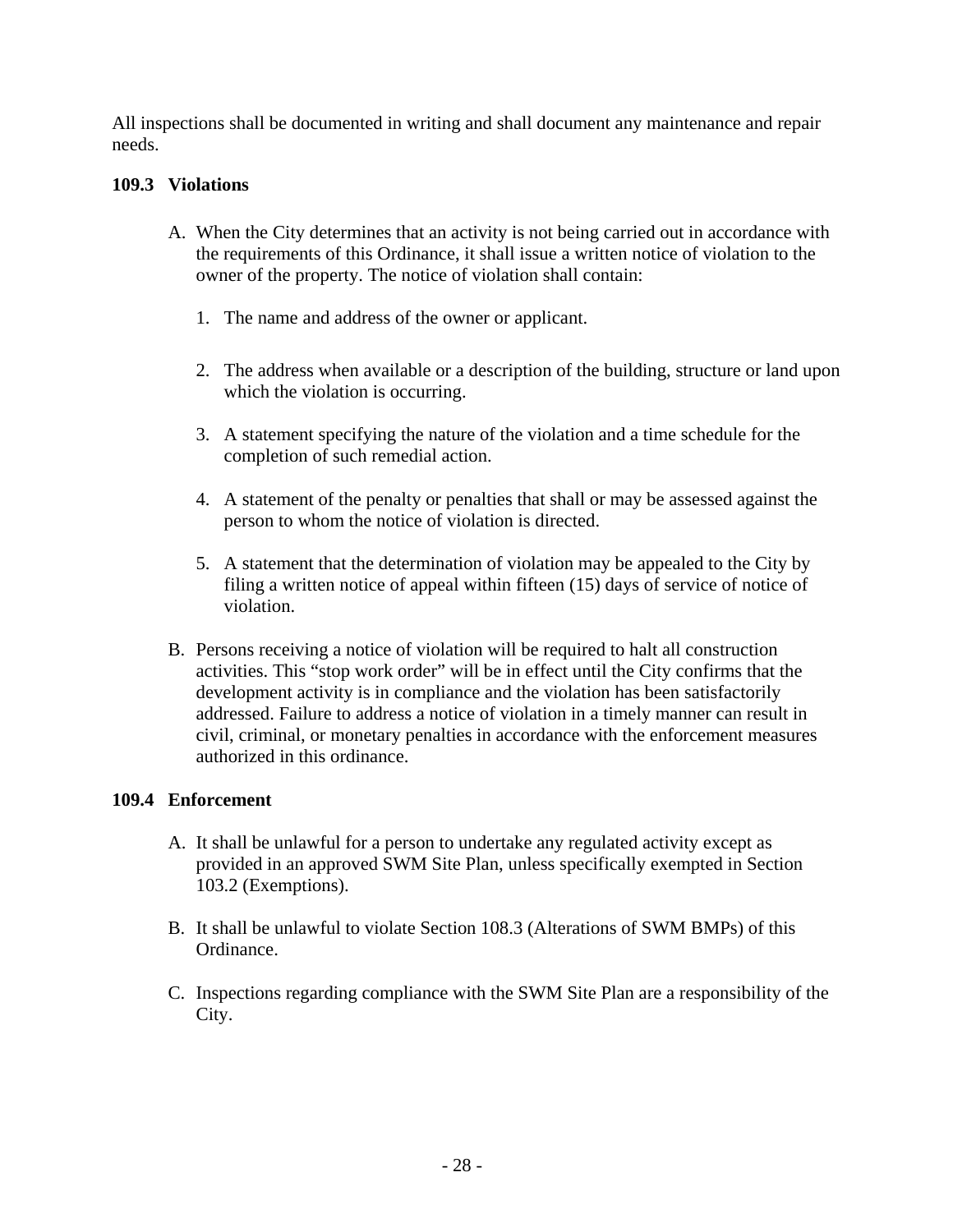#### **109.5 Suspension and Revocation**

- A. Any approval or permit issued by the City pursuant to this Ordinance may be suspended or revoked for:
	- 1. Non-compliance with or failure to implement any provisions of the approved SWM Site Plan or O&M Agreement.
	- 2. A violation of any provision of this ordinance or any other applicable law, ordinance, rule, or regulation relating to the regulated activity.
	- 3. The creation of any condition or the commission of any act during the regulated activity which constitutes or creates a hazard, nuisance, pollution, or endangers the life or property of others.
- B. A suspended approval may be reinstated by the City when:
	- 1. The City has inspected and approved the corrections to the violations that cause the suspension.
	- 2. The City is satisfied that the violation has been corrected.
- C. An approval that has been revoked by the City cannot be reinstated. The applicant may apply for a new approval under the provisions of this Ordinance.
- D. If a violation causes no immediate danger to life, public health, or property, at its sole discretion, the City may provide a limited time period for the owner to correct the violation. In these cases, the City will provide the owner, or the owner's designee, with a written notice of the violation and the time period allowed for the owner to correct the violation. If the owner does not correct the violation within the allowed time period, the City may revoke or suspend any, or all, applicable approvals and permits pertaining to any provision of this Ordinance.
- E. If a violation causes immediate danger to life, public health, or property, at its sole discretion, the City may take action to remediate the danger and charge the owner appropriate fees. Nonpayment of fees may result in a lien against the property.

## **109.6 Penalties**

- A. Anyone violating the provisions of this Ordinance shall be guilty of a summary offense, and upon conviction, shall be subject to a fine of not more than \$1,000.00 for each violation, recoverable with costs. Each day that the violation continues shall be a separate offense and penalties shall be cumulative.
- B. In addition, the City may institute injunctive, mandamus, or any other appropriate action or proceeding of law or in equity for the enforcement of this Ordinance. Any court of competent jurisdiction shall have the right to issue restraining orders,